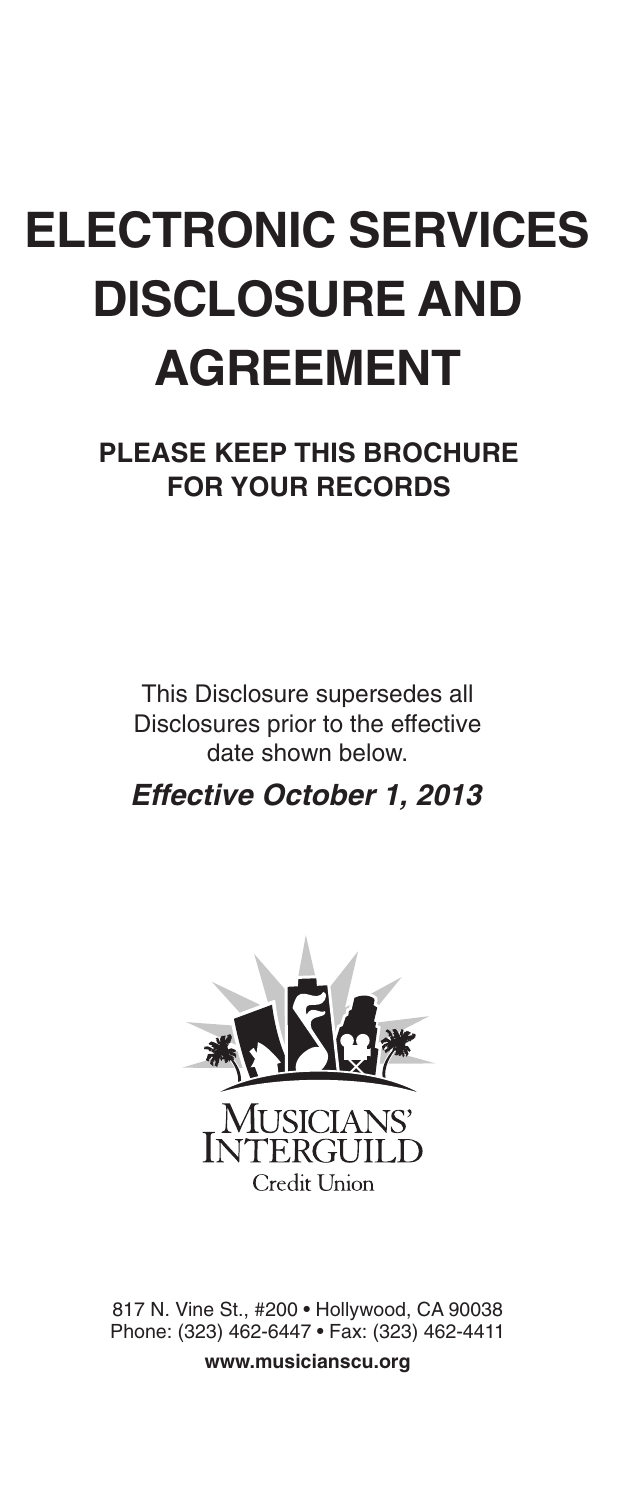## **INDEX**

| Subject<br>Page                                                                                                                                                   |  |
|-------------------------------------------------------------------------------------------------------------------------------------------------------------------|--|
| General Disclosures Applicable to Electronic Services1                                                                                                            |  |
| Additional Disclosures Applicable to                                                                                                                              |  |
| Preauthorized Deposit of Net Paycheck, Payroll Deductions,<br>Pension Checks, and Federal Recurring Payments5                                                     |  |
|                                                                                                                                                                   |  |
|                                                                                                                                                                   |  |
|                                                                                                                                                                   |  |
|                                                                                                                                                                   |  |
|                                                                                                                                                                   |  |
| ATM Electronic Funds Transactions, Point of Sale<br>Transactions, Money Maestro Audio Response Service, Per-<br>sonal Computer Electronic Banking, and Electronic |  |
|                                                                                                                                                                   |  |





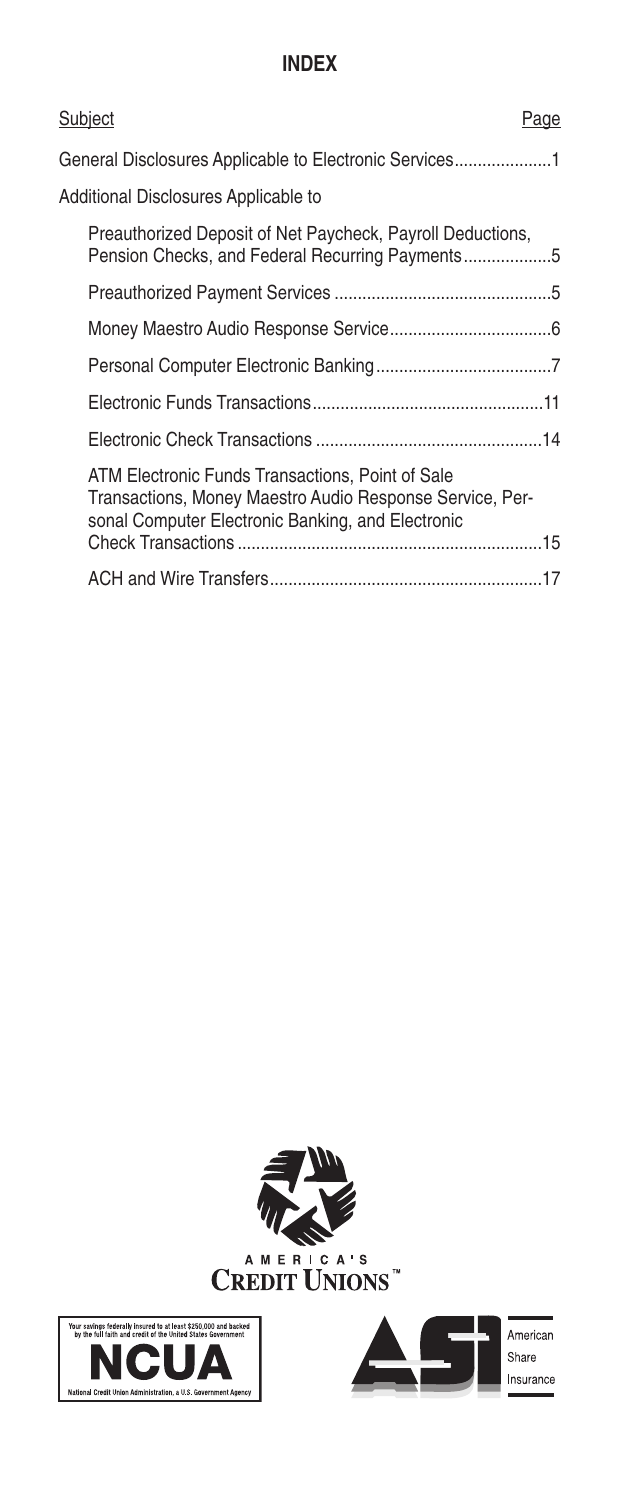## **ELECTRONIC SERVICES DISCLOSURE AND AGREEMENT**

In this Disclosure and Agreement, the words "I," "me," "my," "us," and "our" mean each and all of those who apply for and/or use any of the electronic services described in this Disclosure and Agreement. The words "you," "your," and "yours" mean MUSICIANS' INERGUILD CREDIT UNION. My acceptance, retention, or use of an ATM Card, MasterMoney Debit Card, Visa Credit Card, MasterCard Credit Card, or other electronic funds transaction hereunder constitutes an agreement between you and me as described below.

I understand and agree, for myself (and any person or entity I represent if I sign as a representative of another person or entity) to the terms of this Disclosure and Agreement and your Schedule of Fees and Charges.

I understand and agree that this Disclosure and Agreement, along with any other documents you give me pertaining to my account(s), is a contract that establishes the rules that control my account(s) with you. When I accept, retain, activate, or use of an ATM Card, MasterMoney Debit Card, VISA Credit Card, MasterCard Credit Card, or conduct other electronic funds transactions hereunder, I agree to follow these rules.

The purpose of this Disclosure and Agreement is to:

- 1. Apply and explain some laws that apply to common transactions;
- 2. Establish rules to cover transactions or events that the law does not regulate;
- 3. Establish rules for certain transactions or events that the law regulates but for which it permits variations by agreement; and
- 4. Provide disclosures of some Credit Union policies to which I may be entitled or in which I might be interested.

I understand and agree that if any provision of this Disclosure and Agreement is found to be unenforceable according to its terms, all remaining provisions will remain in full force and effect. You may permit some variations from this Disclosure and Agreement, but you will only agree to do so in writing.

This Disclosure and Agreement is given by you in compliance with the Electronic Funds Transfer Act (15 U.S.C. Section 1693, et seq.) and Regulation E (12 CFR 1005, et seq.) to inform me of certain terms and conditions of the electronic funds transfer services I have requested.

At the present time, you participate in several types of services that may be accomplished by electronic transfer: preauthorized deposits of net paycheck, payroll deductions, preauthorized deposits of pension checks and Federal Recurring Payments (for example, Social Security payments), preauthorized withdrawals for bill payments and other recurring payments, Automated Teller Machine (ATM) electronic fund transfer services at "Shared Network" ATMs such as the CO-OP Network, STAR®, and Plus®, and such other systems as may be added from time to time, Money Maestro Audio Response Service, Personal Computer Electronic Banking, Electronic Bill Pay, Electronic Check Transactions, and Point of Sale (POS) Transactions. Disclosure information applicable to all electronic services offered by you is given below, with certain specific disclosure information for each service following in separate sections. I understand that the agreements, terms, conditions, rules, and regulations applicable to my Checking Account, Share (Savings) Account, MasterMoney Debit Card, Visa Credit Card, MasterCard Credit Card, Personal Line of Credit, and any other applicable accounts, remain in full force and effect and continue to be applicable, except as specifically modified by this Disclosure and Agreement.

## **GENERAL DISCLOSURES APPLICABLE TO ALL ELECTRONIC SERVICES**

**BUSINESS DAY DISCLOSURE.** Your business days are Monday through Friday, except holidays. Your business hours are 10:00 a.m. to 4:00 p.m. Monday through Friday. ATMs, point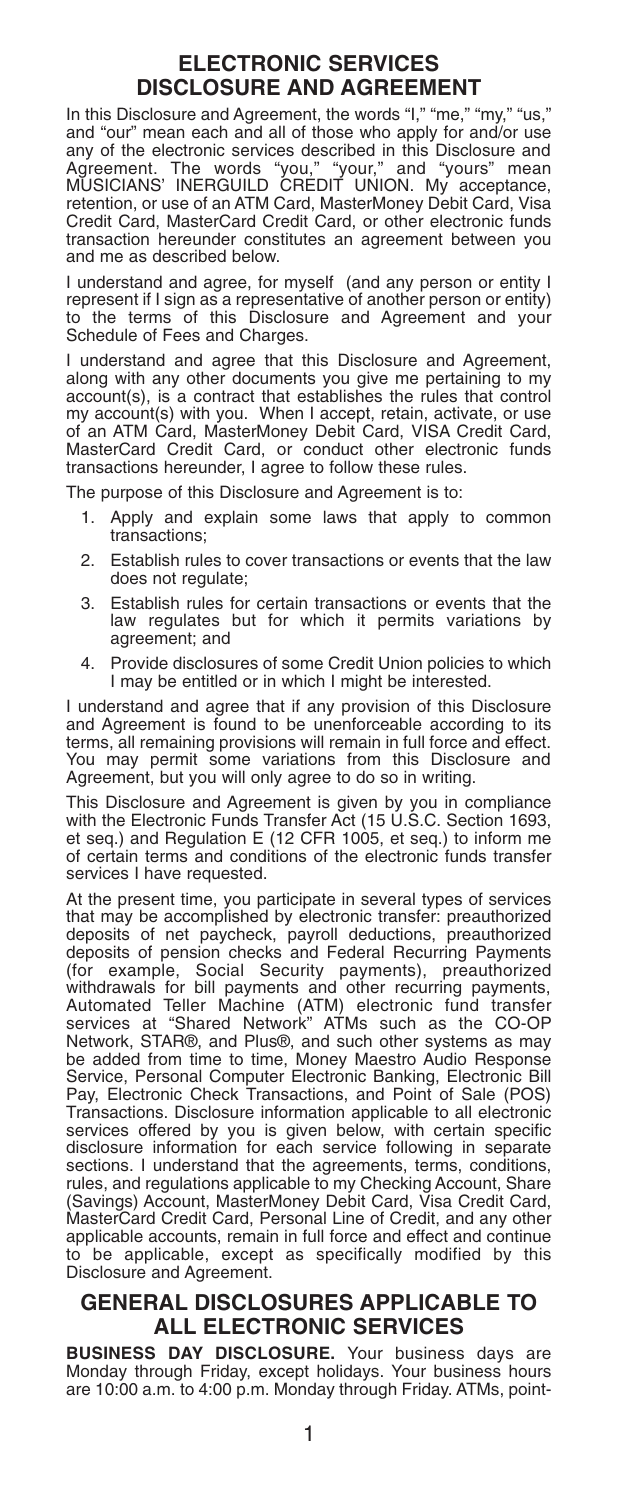of-sale (POS) terminals, the Money Maestro Audio Response Service, and Personal Computer Electronic Banking is generally available, but not always accessible, 24 hours a day, 7 days a week.

Personal Computer Electronic Banking may be temporarily unavailable due to Credit Union system maintenance or technical difficulties including those of the Internet service provider and Internet software.

**DISCLOSURE OF ACCOUNT INFORMATION TO THIRD PARTIES.** You will disclose information to third parties about my Account or transfers I make:

- 1. When it is necessary to complete an electronic transaction; or
- 2. In order to verify the existence and condition of my Account for a third party, such as a credit bureau or merchant; or
- 3. In order to comply with a government agency or Court order, or any legal process;
- 4. If I give you written permission; or
- 5. As otherwise permissible under applicable law.

#### **IN CASE OF ERRORS OR QUESTIONS ABOUT MY ELECTRONIC SERVICES TRANSACTIONS.**

#### Telephone you at: (323) 462-6447

or write you at: MUSICIANS' INTERGUILD CREDIT UNION 817 N. Vine St., #200 Hollywood, CA 90038

#### or e-mail you at: mcu1@aol.com

as soon as I can, if I think my statement or receipt is wrong or if I need more information about a transaction listed on the statement or receipt. You must hear from me no later than sixty (60) days after you send me the FIRST statement on which the problem or error appeared. I must:

- 1. Tell you my name and Account number;
- 2. Describe the error or the transaction I am unsure about and explain as clearly as I can why I believe it is an error or why I need more information; and
- 3. Tell you the dollar amount of the suspected error.

If I tell you orally, you will require that I send you my complaint or question in writing within ten (10) business days.

You will determine whether an error occurred within ten (10) business days after you hear from me and will correct any error promptly. If you need more time, however, you may take up to forty five (45) days to investigate my complaint or question. If you decide to do this, you will credit my Account within ten (10) business days for the amount I think is in error, so that I will have the use of the money during the time it takes you to complete your investigation. If you ask me to put my complaint or question in writing and you do not receive it within ten (10) business days, you may not credit my Account.

In accordance with MasterCard, Inc. Operating Rules and Regulations, I will receive provisional credit for MasterMoney Debit Card losses for unauthorized use within five (5) business days after I have notified you of the loss, except for cash disbursements at an ATM. If you determine that the circumstances or account history warrant a delay, I will receive provisional credit within ten (10) business days.

For errors involving new accounts, point-of-sale ("POS"), or foreign-initiated transactions, you may take up to ninety (90) days to investigate my compliant or question. For new accounts, you may take up to twenty (20) business days to credit my Account for the amount I think is in error.

You will tell me the results within three (3) business days after completing your investigation. If you decide that there was no error, you will send me a written explanation. I may ask for copies of the documents that you used in your investigation.

#### **YOUR LIABILITY FOR FAILURE TO MAKE OR COMPLETE ELECTRONIC FUNDS TRANSACTIONS.** If you do not properly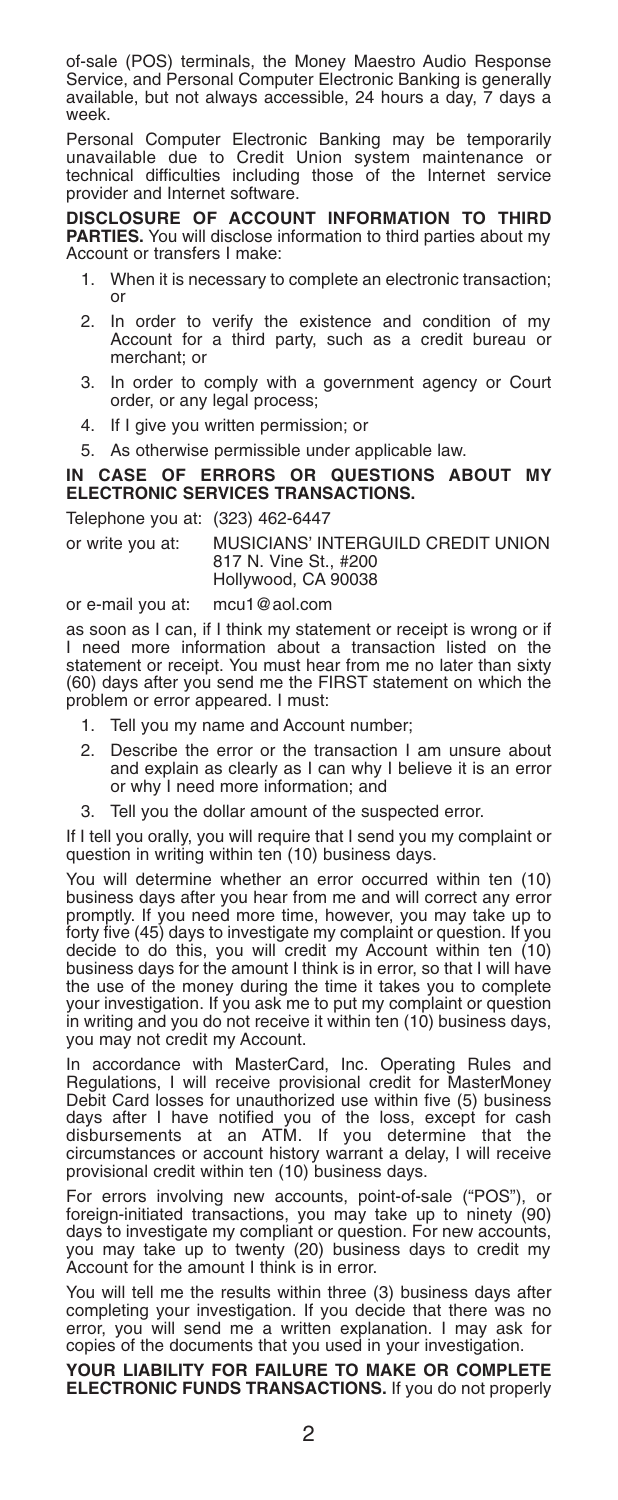complete an electronic funds transaction to my Account on time or in the correct amount according to your agreement with me, you may be liable for my losses and damages. However, there are some exceptions. You will not be liable, for instance, if:

- Circumstances beyond your control (such as fire, flood, earthquake, electronic failure or malfunction of central data processing facility, etc.) prevent the transaction, despite reasonable precautions;
- 2. Through no fault of yours, I do not have enough money in my Account (or sufficient collected funds) to make a transaction;
- 3. The funds in my Account are subject to an uncollected funds hold, legal process, or other circumstances restricting such transaction or payment;
- 4. You have received incorrect or incomplete information from me or from third parties (e.g., the U. S. Treasury, an automated clearing house, or a terminal owner);
- 5. The ATM, POS terminal, Money Maestro Audio Response Service, Personal Computer Electronic Banking, or other electronic services system contemplated hereunder was not working properly and I knew about this breakdown when I started the transaction;
- 6. The ATM where I was making the transaction did not have enough cash, or cash in the denominations I requested;
- 7. My ATM Card, MasterMoney Debit Card, Visa Credit Card, MasterCard Credit Card, Money Maestro Audio Response Service PIN, or check(s) have been reported lost or stolen. or my Card has expired, is damaged so that the terminal cannot read the encoding strip, is inactive due to non-use, is retained by you at my request, or because my ATM Card PIN, MasterMoney Debit Card PIN, Money Maestro Audio Response Service PIN, or Personal Computer Electronic Banking PIN has been repeatedly entered incorrectly;
- 8. The transaction would exceed my Personal Line of Credit or Visa Credit Card or MasterCard Credit Card limit;
- 9. Your failure to complete the transaction is done to protect the security of my Account and/or the electronic terminal system;
- 10. I fail to properly follow Money Maestro Audio Response Service or applicable software instructions on how to process the transaction:
- 11. There are delays in mail delivery, changes of merchant address, or account number(s);
- 12. I fail to allow sufficient time for the payee to receive and process the payment before the payment due date (the date shown on my invoice);
- 13. There may be other exceptions.

**FEES AND CHARGES FOR ELECTRONIC FUNDS TRANSACTION SERVICES.** All fees and charges associated with my electronic funds transactions are disclosed in your Schedule of Fees and Charges which accompanies this Disclosure and Agreement. A stop-payment placed on a preauthorized electronic payment is subject to a fee as disclosed in your Schedule of Fees and Charges, for each stop payment order I give. There may also be a charge assessed if I overdraw my Checking Account by the use of my ATM Card or MasterMoney Debit Card. If I request a copy of the documentation relative to an ATM or POS transaction (except if the documentation is for resolution of a billing error), a fee equal to your reasonable cost of reproduction will be charged. Any fees charged will be deducted from my Checking or Share Account.

**CHANGE IN TERMS.** You may change the terms and charges for the services indicated in this Electronic Services Disclosure and may amend, modify, add to, or delete from this Disclosure and Agreement from time to time. If I have an account with you through which electronic transactions are being processed, I will receive written notice at least twenty-one (21) days prior to the effective date of the change(s), or as otherwise provided by law.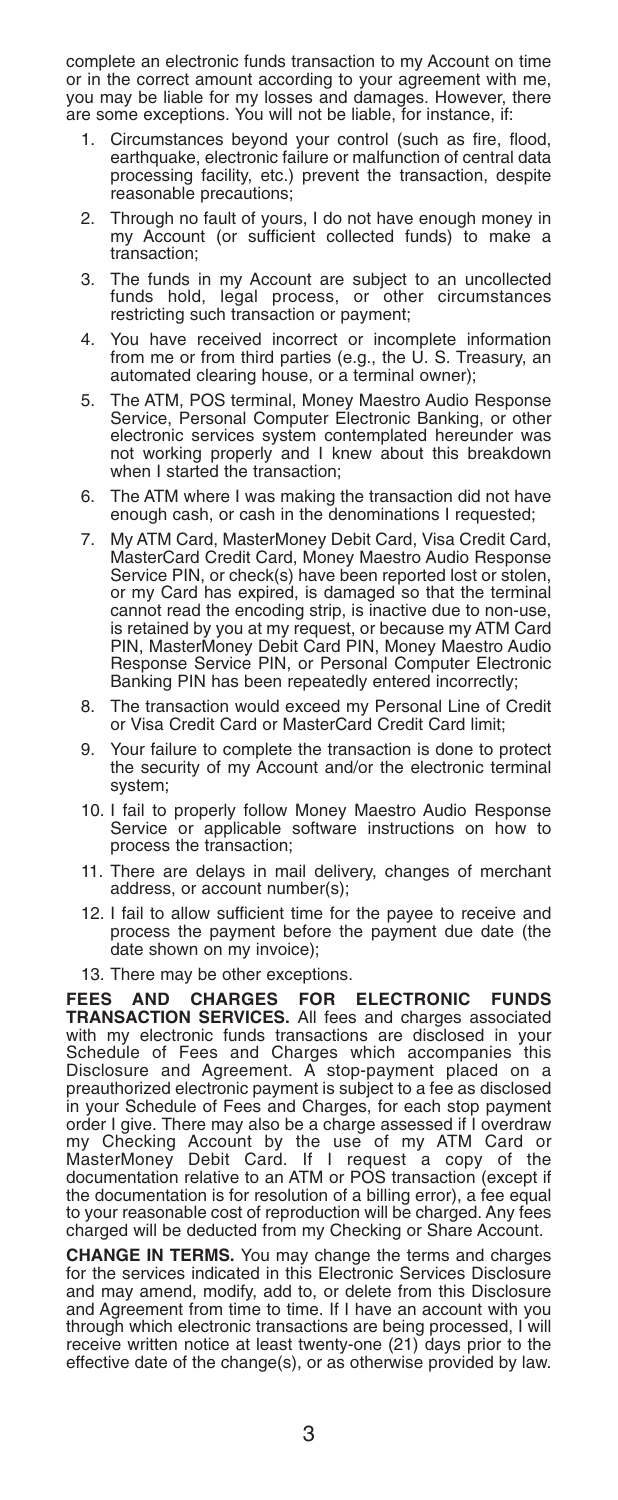**DISCLOSURE OF DELAYED FUNDS AVAILABILITY.** You may place a hold for uncollected funds on an item I deposit. This could delay my ability to withdraw such funds. For further details, see your "Disclosure of Funds Availability Policy" or contact a Credit Union officer.

**TERMINATION OF ELECTRONIC FUNDS TRANSACTION SERVICES.** I may, by written request, terminate any of the electronic services provided for in this Disclosure and Agreement. You may terminate my right to make electronic funds transactions at any time upon written notice and may reinstate such services at your discretion. If I ask you to terminate my Account or the use of my ATM Card, MasterMoney Debit Card, or any other access device, I will remain liable for subsequent authorized transactions performed on my Account. In addition, you may suspend my electronic services, without advance notice, if there are insufficient funds in any one of my accounts or if any of my accounts are not in good standing. Once suspended, electronic services may be reinstated, at your discretion, once there are sufficient funds in my accounts to cover any fees and other transfers or debits.

**ACCOUNT ACCESS.** My Account, the Card(s), or any other access device or method (including ACH and electronic check transactions) may not be used for any illegal activity or transaction. I understand that I may not utilize my Account, the Card(s), or any other access device or method for the purchase of any goods or services on the Internet that involve online gambling of any sort. Prohibited activity and transactions include, but may not be limited to, any quasi-cash or online gambling transaction, electronic commerce gambling transaction conducted over an open network, and any betting transaction including the purchase of lottery tickets or casino gaming chips or off-track betting or wagering. You may deny authorization of any transactions identified as gambling. However, in the event that a transaction described in this paragraph is approved and processed, I will still be responsible for such charges.

**COLLECTIONS.** I agree that you shall be entitled to recover any money owed by me as a result of my use of, or the use of anyone I have provided access to, any of your electronic services, and I agree to repay any amounts that create an overdrawn balance immediately upon demand. I may be charged an overdraft fee as disclosed in your Schedule of Fees and Charges, if permissible under applicable law. I grant you a security interest in my present and future shares on deposit and you have the right to apply such shares against any amounts owed to you by me (e.g., overdrafts and any related fees and charges). If any legal action is required to collect amounts I owe, I agree to pay all costs of collection, including reasonable attorneys' fees, court costs, and other charges incurred for enforcing your rights under this Disclosure and Agreement.

**INDEMNIFICATION.** To the extent permitted by law, I agree to indemnify, defend, and hold you and your directors, officers, employees, and agents harmless from and against any damage, expense, loss, or liability of any kind which you may incur, including, but not limited to, attorneys' fees and court costs, that result directly or indirectly, in whole or in part, from my use of any electronic service governed by this Disclosure and Agreement.

**RELATIONSHIP TO OTHER DISCLOSURES.** The information in this Disclosure and Agreement applies only to the electronic service transactions described herein. Provisions in other disclosure documents, as may be revised from time to time, remain effective for all other aspects of the account involved.

**Email Communications:** I may communicate with you via electronic mail (email); however, I may only email you general questions and not account information questions. You will not respond to account information-related questions sent to you via email. Also, I should not send you any confidential account or other information via email. I understand that I may not perform transactions on my account via email. I cannot request a stop payment or report an unauthorized transaction via email. Given that these types of requests/transactions require expeditious handling, I must make these requests by calling or mailing a letter to you as noted in this Disclosure and Agreement. I agree that you may take a reasonable amount of time to act on any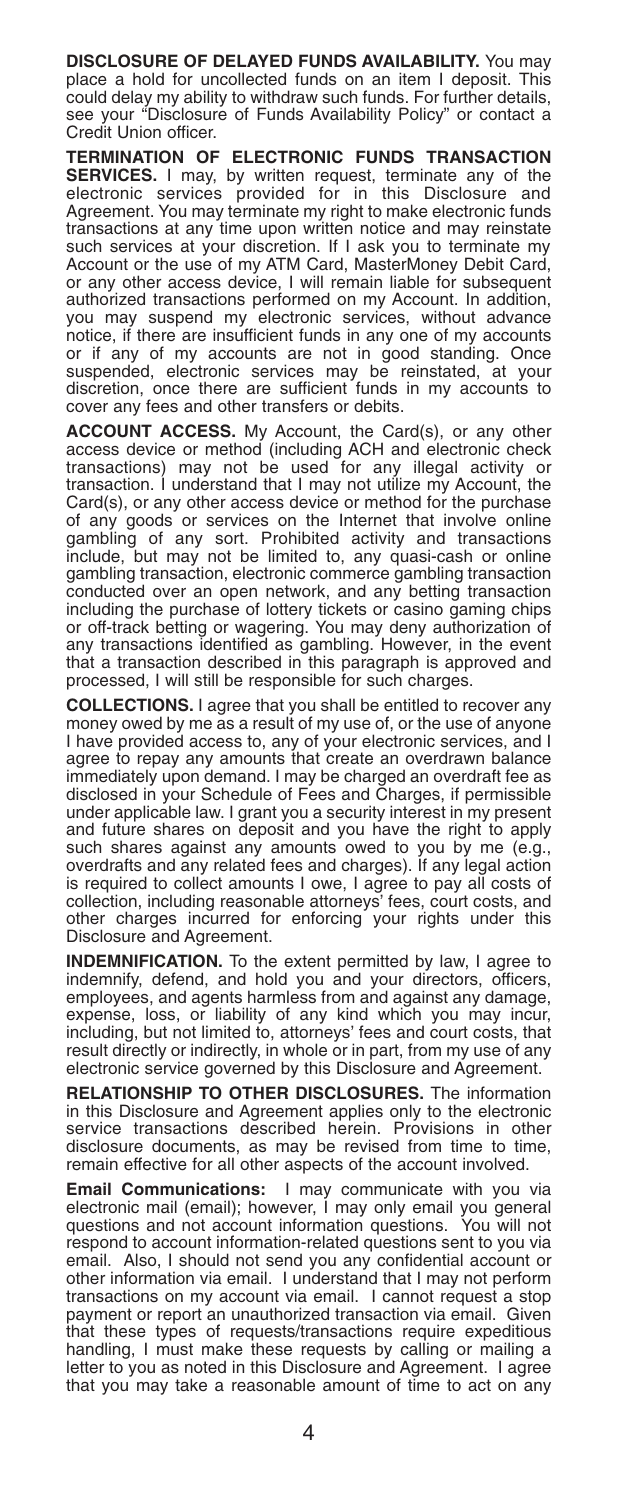email you actually receive from me. I agree that you are not responsible for any deficiencies in the accuracy, completeness, availability, or timeliness of such information or any decision I make using this information. You will only respond to emails from the email address you have on file for me. If I change my email address, I will notify you in writing.

**GOVERNING LAW.** I understand and agree that this Disclosure and Agreement and all questions relating to its validity, interpretation, performance, and enforcement shall be governed by and construed in accordance with the internal laws of the State of California, notwithstanding any conflict-of-laws doctrines of such state or other jurisdiction to the contrary. I also agree to submit to the personal jurisdiction of the courts of the State of California.

**COPY RECEIVED.** I acknowledge receipt of a copy of this Disclosure and Agreement.

## **ADDITIONAL DISCLOSURES APPLICABLE TO PREAUTHORIZED DEPOSIT OF NET PAYCHECK, PAYROLL DEDUCTIONS, PENSION CHECKS, AND FEDERAL RECURRING PAYMENTS**

If I have arranged to have preauthorized electronic deposits of my net paycheck (if available from my employer), payroll deductions, pension checks or Federal Recurring Payments (for example, Social Security payments), the following applies to me.

**ACCOUNT ACCESS.** Preauthorized deposits may be made to my Share Account(s) or Checking Account. Payroll deduction may be made to my Share accounts, Checking Accounts, or Money Market Accounts.

**NOTIFICATION OF PREAUTHORIZED DEPOSITS.** If I have arranged with a third party (for example, the Social Security Administration) to make preauthorized deposits to my Account at least once every sixty (60) days, that third party making preauthorized deposits may have agreed to notify me every time the party sends you money to deposit to my Account. If I have not made such an arrangement, I may telephone you at (323)<br>462-6447 and you will advise me whether or not the 462-6447 and you will advise me whether or not preauthorized deposit has been made.

**DOCUMENTATION OF PREAUTHORIZED DEPOSITS.** Generally, I will receive a monthly account statement for each month in which a preauthorized deposit is made, but at least quarterly if no preauthorized deposits are made. However, if the only electronic fund transaction service I have with you is preauthorized deposits, then you reserve the right to send me a quarterly statement only.

## **ADDITIONAL DISCLOSURES APPLICABLE TO PREAUTHORIZED PAYMENT SERVICES**

If I have requested a preauthorized payment to a third party from my Credit Union Checking Account, the following applies to me.

**ACCOUNT ACCESS.** Preauthorized payments may be made from my Checking Account only.

#### **RIGHT TO RECEIVE DOCUMENTATION OF PREAUTHORIZED PAYMENT.**

**INITIAL AUTHORIZATION.** I can get copies of the preauthorized payment documentation from the third party being paid at the time I give them the initial authorization.

**NOTICE OF VARYING AMOUNTS.** If my preauthorized payment may vary in amount, the party who will receive the payment is required to tell me ten (10) days before such payment when it will be made and how much it will be. I may agree with the person being paid to receive this notice only when the payment will differ by more than a certain amount from the previous payment, or when the amount would fall outside certain limits that I set.

**PERIODIC STATEMENT.** I will receive a monthly account statement for each month in which a transfer is made, but at least a quarterly statement if no transfers are made.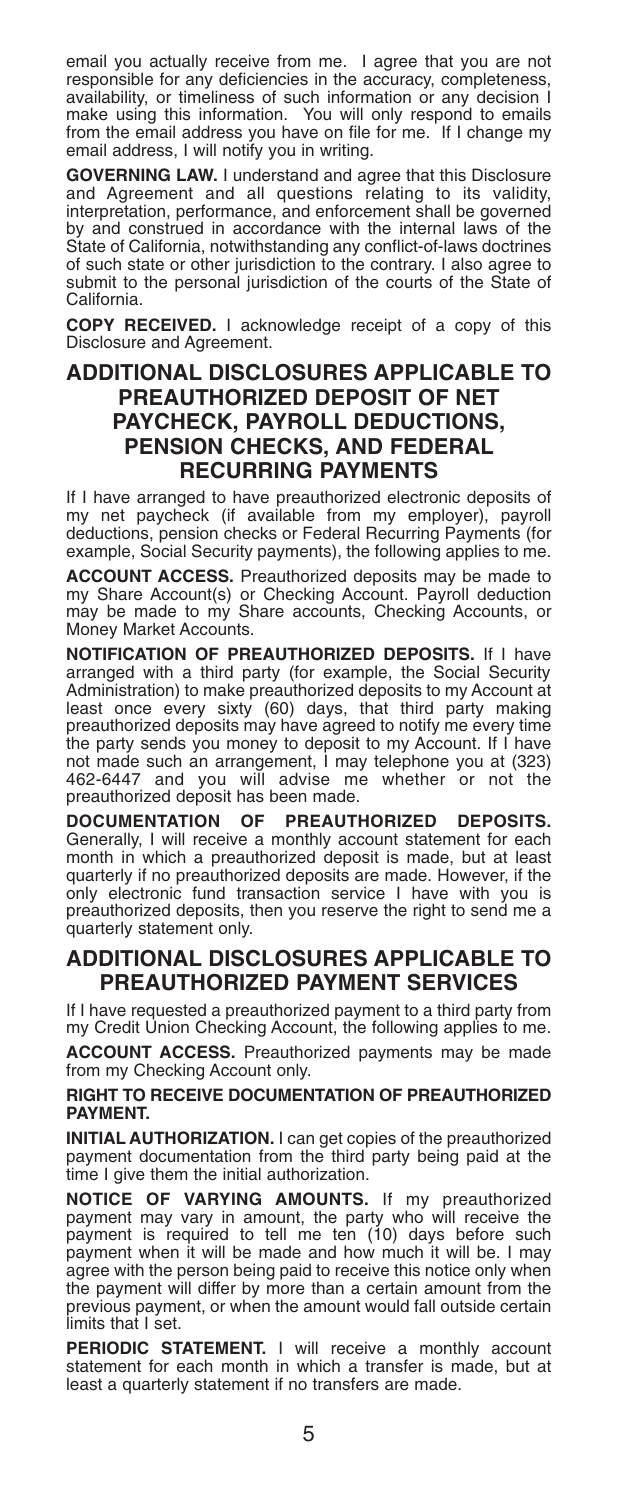**RIGHT TO STOP PREAUTHORIZED PAYMENT.** If I want to stop any of the preauthorized payments or revoke preauthorized payment authorization, I must call you at: (323) 462-6447, or write you at Musicians' Interguild Credit Union, 817 N. Vine St., #200, Hollywood, CA 90038 in time for you to receive my stop request no less than three (3) business days or more before the next payment is scheduled to be made. If I call, you may also require me to put confirmation of my request in writing at the above address and get it to you within fourteen (14) days after I call. An oral request ceases to be binding after fourteen (14) days if I have not provided you with my required written confirmation of my request. You will charge me for each stop payment or revocation request I give pursuant to your current Schedule of Fees and Charges. If I have given you a request to revoke this entire preauthorized payment authorization, I understand and agree that I must also promptly contact the third party to cancel (revoke) the entire preauthorized payment authorization and provide you with a copy of my written revocation notice to the third party.

**YOUR LIABILITY FOR FAILURE TO STOP PAYMENT**. If I order you to stop one of my preauthorized payments no less than three (3) business days or more before the transfer is scheduled, and you do not do so, you will be liable for my losses or damages, to the extent provided by law. I agree to pay you a Stop Payment Fee in accordance with your Schedule of Fees and Charges for each stop payment order I give.

**LIABILITY FOR UNAUTHORIZED ELECTRONIC PAYMENTS.** I may be liable for unauthorized transfers made from my Account by a third party. If I believe such transfer has occurred, I must follow the procedures outlined in the "General Disclosures Applicable to All Electronic Services" section for resolving errors. Please also refer to the section entitled "Additional Disclosures Applicable to ATM Electronic Funds Transactions, Point of Sale Transactions, Money Maestro Audio Response Service, Personal Computer Electronic Banking, Bill Pay, and Electronic Check Transactions."

## **ADDITIONAL DISCLOSURES APPLICABLE TO MONEY MAESTRO AUDIO RESPONSE SERVICE**

Money Maestro Audio Response Service is a telephone banking service which will allow me to perform monetary transactions and account balance inquiries without assistance from your staff. I will actually "talk" directly with your computer. Before I can use Money Maestro Audio Response Service, I must request the service and you will provide me with a Money Maestro Audio Response Service PIN.

#### **TYPES OF AVAILABLE TRANSACTIONS.**

I may use my Account number and PIN to:

- 1. Make transfers between my accounts;
- 2. Make inquiries regarding account balances and loan payment data;
- 3. Make transfers to make loan payments;
- 4. Request withdrawals from my Share Account(s) (except from IRAs or from the principal of a Certificate Account) or Checking Account(s) or advances on my Personal Line of Credit by Credit Union check issued in the name of the member appearing first on the Account Signature Card and mailed to my address of record;
- 5. Obtain last divided date and amount;
- 6. Obtain information as to whether specific checks have cleared;

You may offer additional services in the future and, if so, I will be notified of them.

All payments and deposits are subject to later verification by us. **CUT-OFF TIMES FOR CREDIT UNION CHECK PROCESSING.** If I request a withdrawal from my Share Account(s) or Checking Account(s) by Credit Union check before 3:00 p.m. Monday through Friday, the Check will be available for pick up at the Check at the Musicians' Interguild Credit Union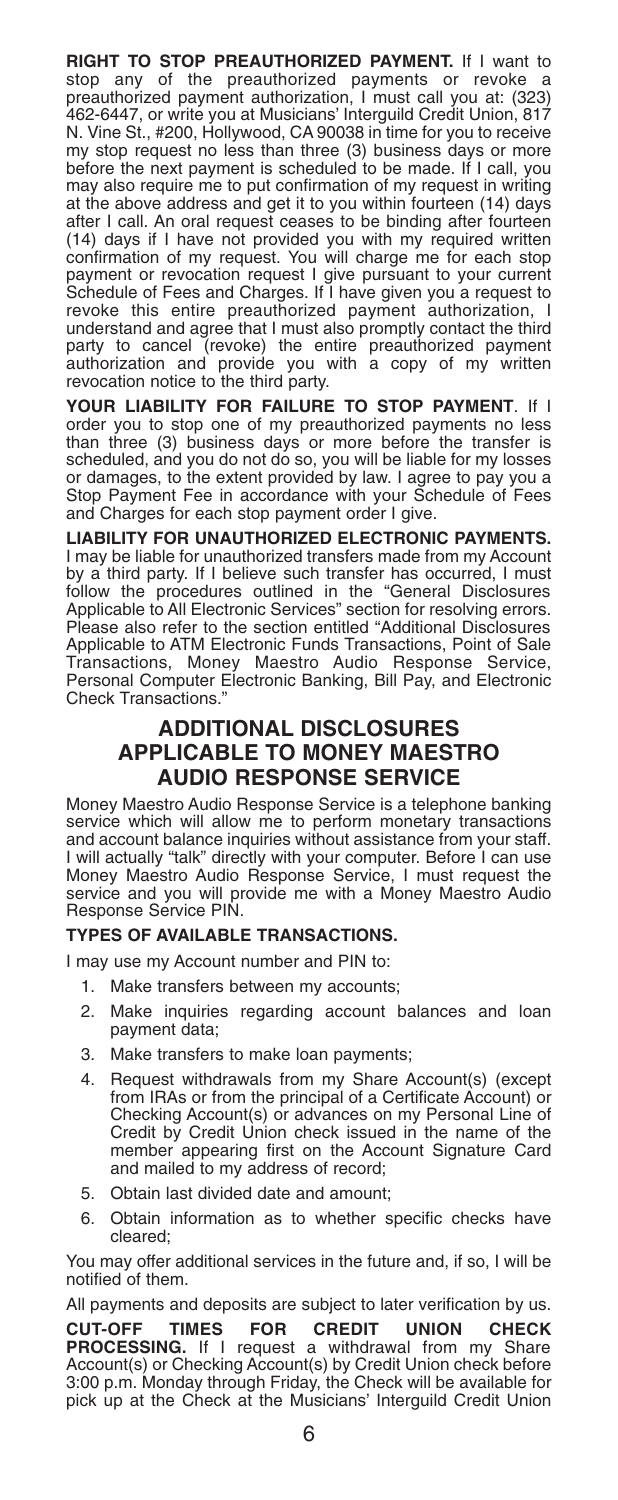main branch at 817 North Vine Street, #200, Hollywood, CA, 90038 until 3:00 p.m. after which time it will be mailed to my address of record. If I request a withdrawal from my Share Account(s) or Checking Account(s) by Credit Union check after 3:00 p.m. Monday through Friday or on weekends or holidays, the Check will be mailed to my address of record on the next business day.

**LIMITATIONS ON FREQUENCY AND DOLLAR AMOUNT OF TRANSACTIONS.**

- Account withdrawals to you through your Money Maestro Audio Response Service are unlimited, to the extent I have funds available in my Account, or available credit from my Personal Line of Credit Account.
- 2. For security reasons, in the event my Money Maestro Audio Response Service PIN is lost or stolen, there may be restrictions on transactions I can make on the Money Maestro Audio Response Service.

**MONEY MAESTRO AUDIO RESPONSE SERVICE PERSONAL IDENTIFICATION NUMBER (PIN).** I understand that I cannot use Money Maestro Audio Response Service without an identification number, which you refer to as a PIN, and that you will provide a temporary PIN to me, which I agree to change using the Money Maestro Audio Response Service. I am responsible for the safekeeping of my Money Maestro Audio Response Service PIN provided by you and for all transactions made by use of the Money Maestro Audio Response Service.

I will notify you immediately and send written confirmation if my Money Maestro Audio Response Service PIN is disclosed to anyone other than the joint owner of my Account. I understand and agree that I must change the PIN immediately to prevent transactions on my Account if anyone not authorized by me has access to the PIN. If I disclose my Money Maestro Audio Response Service PIN to anyone, however, I understand that I have given them access to my Account via the Money Maestro Audio Response Service and that I am responsible for any such transactions.

I further understand that my Money Maestro Audio Response Service PIN is not transferable and I will not disclose the Money Maestro Audio Response Service PIN or permit any unauthorized use thereof.

I understand that if my Money Maestro Audio Response Service PIN is entered incorrectly three (3) times during a session, the call will be disconnected as a security procedure.

**STOP PAYMENT ORDERS.** I may not place a stop payment order or amend or cancel a transfer initiated through the Money Maestro Audio Response Service once the Money Maestro Audio Response Service call is completed.

## **ADDITIONAL DISCLOSURES APPLICABLE TO PERSONAL COMPUTER ELECTRONIC BANKING AND BILL PAY**

Personal Computer Electronic Banking is your computer banking service that allows access to my accounts without assistance from your staff by using the Credit Union website and my own selected Personal Computer Electronic Banking PIN.

**MINIMUM SYSTEM REQUIREMENTS.** In order to conduct transactions through the Service with you, the following computer system requirements must be satisfied: Modern Browser Internet Explorer 6 or above or another browser capable of 128 bit encryption.

**I UNDERSTAND THAT THE CREDIT UNION DOES NOT MAKE ANY WARRANTIES ON EQUIPMENT, HARDWARE, SOFTWARE, OR INTERNET PROVIDER SERVICE, OR ANY PART OF THEM, EXPRESSED OR IMPLIED, INCLUDING, WITHOUT LIMITATION, ANY WARRANTIES OF MERCHANTABILITY OR FITNESS FOR A PARTICULAR PURPOSE. THE CREDIT UNION IS NOT RESPONSIBLE** FOR ANY LOSS, INJURY, OR DAMAGES, WHETHER<br>DIRECT, INDIRECT, SPECIAL, OR CONSEQUENTIAL,<br>CAUSED BY THE INTERNET PROVIDER, ANY RELATED<br>SOFTWARE, OR THE CREDIT UNION'S USE OF ANY OF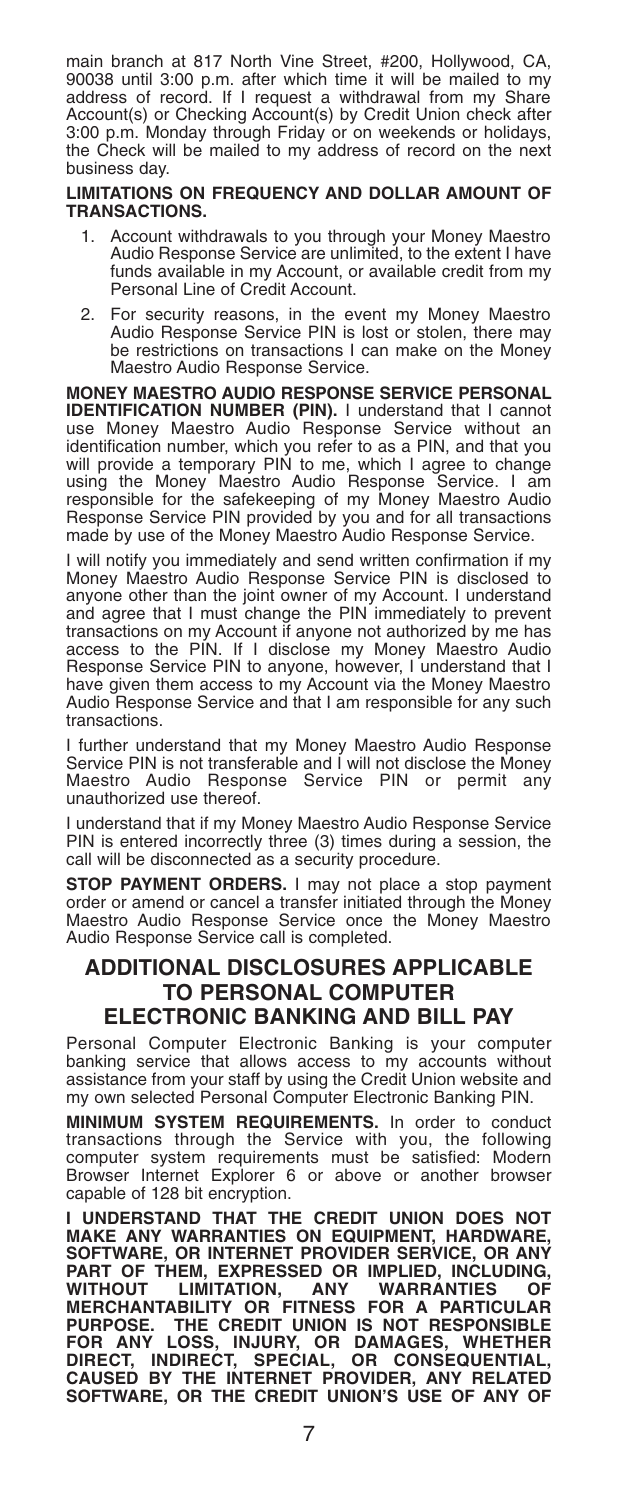# **THEM OR ARISING IN ANY WAY FROM THE INSTALLATION, USE, OR MAINTENANCE OF MY PERSONAL COMPUTER HARDWARE, SOFTWARE, OR OTHER EQUIPMENT.**

**ACCOUNT ACCESS.** Personal Computer Electronic Banking is available for my Share Account, Checking Accounts, and Money Market Account and most other savings account(s) (with the exception of IRA accounts) and loan account(s) (with the exception of my Visa Credit Card and MasterCard credit card) using my PIN specific to this service.

#### **TYPES OF AVAILABLE TRANSACTIONS.**

I may use my Personal Computer Electronic Banking PIN for:

- 1. Balance inquiries.
- 2. Account history for up to the last ninety (90) days.
- 3. Transfer of funds among and between my accounts.
- 4. Transfers to other members' accounts with prior written authorization.
- 5. Withdrawals from my Share Account(s) (except from IRAs or from the principal of a Certificate Account) or Checking Account(s).
- 6. Loan payments by transfers from my Share Account, Checking Account, or Money Market Account.
- 7. View account history or download account history.
- 8. Utilizing your Bill Pay service from my designated checking account.

You may offer additional services in the future and, if so, I will be notified of them.

**BALANCE INQUIRIES.** Balance information available through Personal Computer Electronic Banking may not be accurate because the balance information may not reflect all recent transactions. For accurate balance information, contact the Credit Union at (323) 462-6447.

#### **LIMITATIONS ON FREQUENCY AND DOLLAR AMOUNT OF TRANSACTIONS.**

- 1. Withdrawals from my Share Account(s) or Checking Account(s), whether by check or transfer to other accounts, are not limited in terms of minimum or maximum dollar amounts per transaction except as listed below.
- 2. All withdrawals and transfers from a Share or Checking Account are limited to the extent of clear funds available in the Account.
- 3. There is no charge for Personal Computer Electronic Banking.
- 4. Bill Payments and interbank transfers are limited in terms of the maximum dollar amount to \$2,000.00 per payment or transfer.

**AUTHORIZATION.** I authorize you to transfer funds electronically between my designated checking account(s) according to my instructions initiated through Personal Computer Electronic Banking. I authorize you to charge my designated account(s) for any transactions accomplished through the use of the Service, including the amount of any recurring payment that I make, and all charges as shown in the Schedule of Fees and Charges associated with the Service.

**ELIGIBILITY.** I understand that in order to use Personal Computer Electronic Banking, I must have an account in good standing and have a PIN with you.

**PERSONAL COMPUTER ELECTRONIC BANKING PIN.** I understand that I cannot use Personal Computer Electronic Banking without a member identification number which you refer to as a PIN. I AGREE THAT THE USE OF THE PIN CONSTITUTES A REASONABLE SECURITY PROCEDURE FOR ANY TRANSACTION.

I am responsible for the safekeeping of my PIN and for all transactions made by use of Personal Computer Electronic Banking. I will notify you immediately by phone and send written confirmation if my PIN is disclosed to anyone other than the joint owner of my account. If I disclose my PIN to anyone (including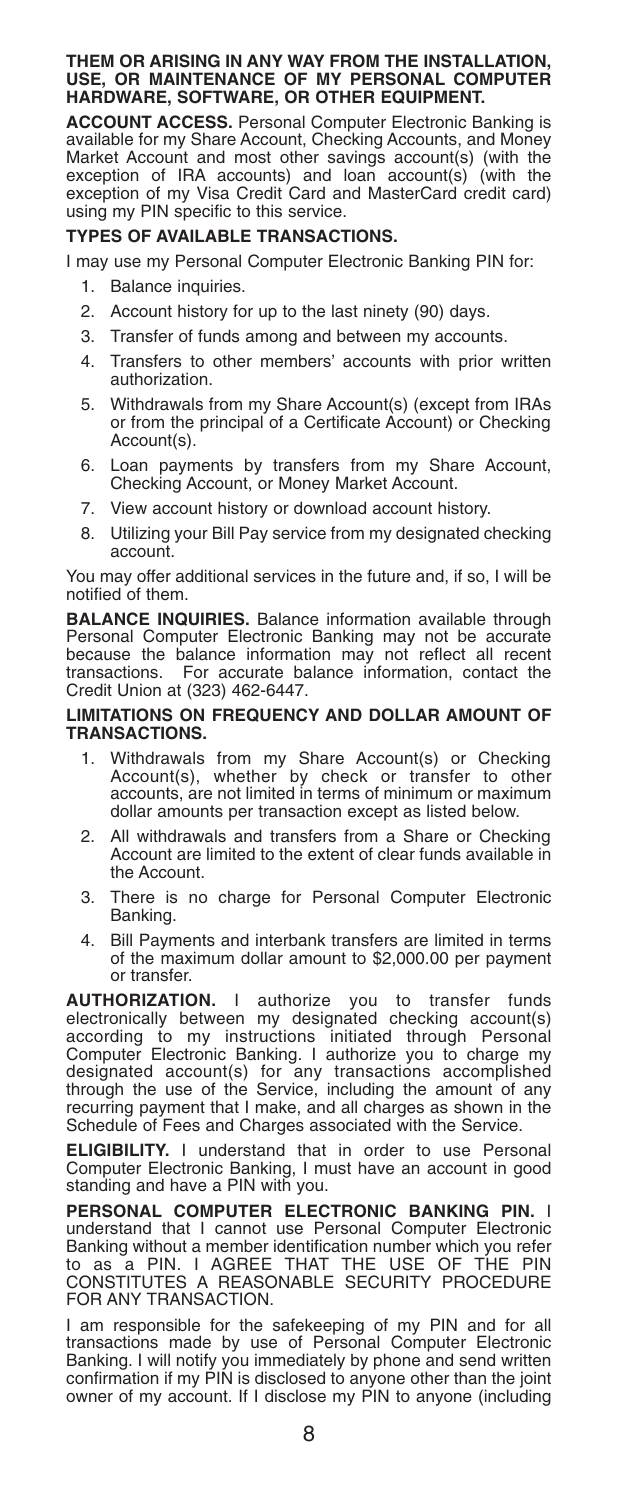without limitation, an account aggregate service provider), however, I understand and agree that I have given them access to my account via Personal Computer Electronic Banking and I am responsible for any such transaction. I understand and agree that I must change the PIN immediately to prevent transactions on my account if anyone not authorized by me has access to my PIN. I further understand and agree that my PIN is not transferable and I will not disclose it or permit any unauthorized use thereof.

If I voluntarily subscribe to a third party account aggregation service where my selected Credit Union deposit and loan account(s) as well as my accounts at other financial/investment institutions may be accessed on a web-site, I may be requested to give my Credit Union PIN to the aggregate service provider. I understand that by doing so, I am providing the aggregate service provider access to my account(s) at the Credit Union.

You recommend that I change my PIN regularly and that my PIN contains at least one (1) number, one (1) capital letter, and one (1) symbol, and that I do not use PINs that could be easily guessed, such as my birthdate, last name, or other information that may be publicly available. You are entitled to act on instructions received under my PIN. For security purposes, I must keep my PIN and account information confidential. This means that I should memorize my PIN and not write it down. If, through my own negligence or otherwise, I make my PIN available to an unauthorized third party, I agree to notify you immediately. In such a case, I understand that you may terminate my access to the Service to protect the security of the Service and my Account.

The Credit Union will never contact me and ask me to provide my PIN. If I am contacted by anyone claiming to be a representative of the Credit Union who asks me to provide any PIN, I understand that I should not provide my PIN and I should contact you at (323) 462-6447 immediately to report the incident.

The Credit Union recommends that I purchase and utilize antimalware software as a defense against keyloggers and certain forms of attacks by unauthorized third parties seeking access to or control over my account. Anti-malware is a term that is commonly used to describe various software products that may also be referred to as anti-virus or anti-spyware. Anti-malware software is used to attempt to prevent, detect, block, and remove adware, spyware, and other forms of malware such as keyloggers.

The Credit Union recommends that commercial (business) users should perform an internal internet banking risk assessment and controls evaluation periodically.

**JOINT ACCOUNTS.** If I utilize the Service to access my Accounts which are jointly owned, transactions performed on any such account by electronic means where my PIN is utilized shall be considered authorized by me.

**FEES ASSOCIATED WITH BILL PAYMENT.** You will automatically deduct any applicable fees from my designated checking account.

All applicable fees will be charged as set forth in the Schedule of Fees and Charges.

**BILL PAY SERVICES AGREEMENT.** In addition to the other terms and conditions in this Disclosure and Agreement that are applicable to the Bill Pay Service, the following additional terms and conditions apply.

To use the Bill Pay Service, I must complete the Bill Pay Registration Form. Upon your approval, you will forward the necessary information to the Bill Pay Service Provider, who will send me a confirmatory email that my Bill Pay Application has been approved, thus allowing me to use the Bill Pay Services. All payments made through the Bill Pay Service will be deducted from my designated checking account. Any payee I wish to pay through the Bill Pay Service must be payable in U.S. Dollars. Each payee must appear on the payee list I create with you and the account I am paying must be in my name. I may not use the Bill Pay Service to make payments to a federal, state, or local government or tax unit, or to other categories of payees that you may establish from time to time.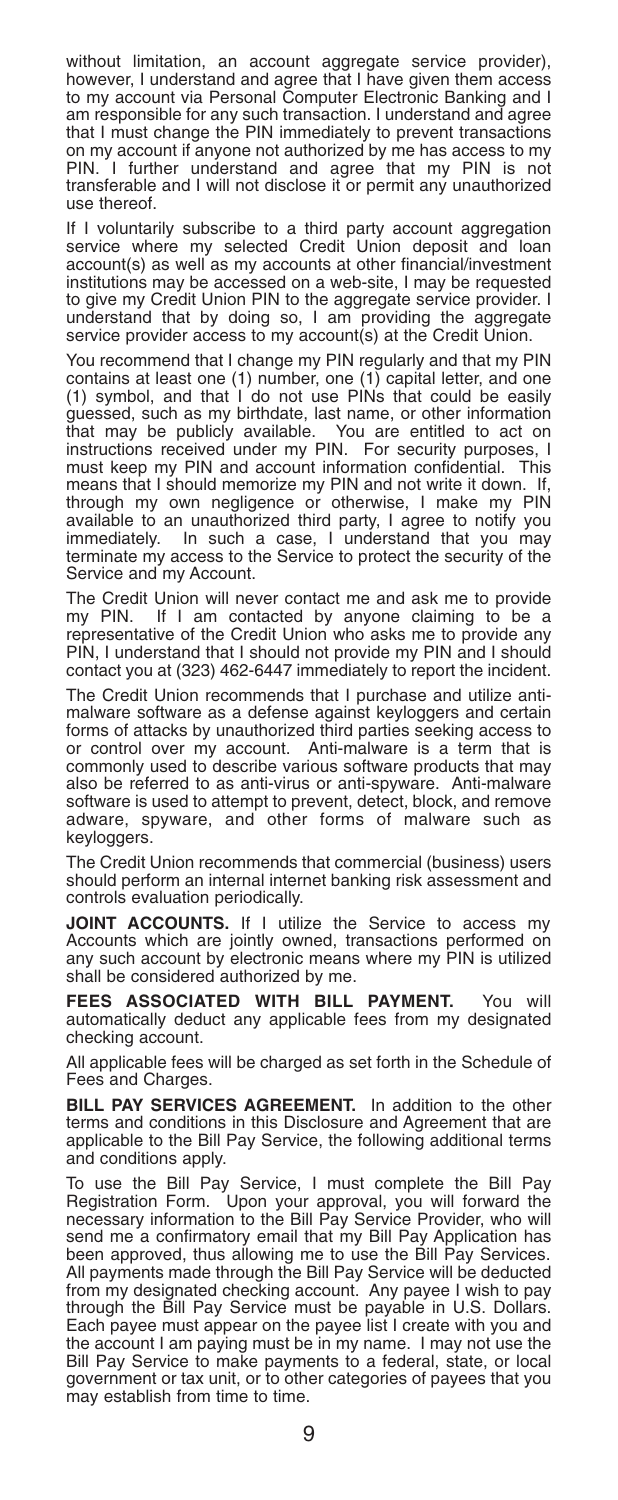I must allow sufficient time for the payee to receive and process the payment before the payment due date (the due date shown on my invoice or provided in my agreement with payee, not taking into account any grace period provided by payee). If I do not allow sufficient time, I will assume full responsibility for all late charges, finance charges, or other actions taken by payee.

**IMPORTANT:** Payment may take up to five (5) days for each vendor (payee), as they are sent either electronically or by The Credit Union is not liable for any service or late charges levied against me. I may make arrangements to pay certain recurring bills from my designated checking account.

The Bill Pay Service Provider is responsible only for exercising ordinary care in making payments upon my authorization and for mailing or sending a payment to the designated merchant in accordance with this Agreement. The Credit Union and the Bill Pay Service Provider are not liable for any damages I incur if I do not have sufficient funds in my designated checking account to make the payment on the processing date, if the estimated time to allow for delivery to the payee is inaccurate, or due to delays in mail delivery, changes of merchant address or account number, the failure of any merchant to credit the account correctly for the payment in a timely manner, or for any other circumstances beyond the control of the Credit Union or the Bill Pay Service Provider.

As applicable, you will overdraft from my personal line of credit account, Visa Credit Card Account, or MasterCard Credit Card Account according to the instructions I have given you, or you may pay an overdraft using your Courtesy Pay Service, if there are not sufficient funds in the designated checking account.

A written notice will be sent to me of transactions you are unable to process because of insufficient available funds. In all cases, I am responsible for either making alternate arrangements for the payment or rescheduling the payment through the Bill Pay Service. Insufficient available funds will prevent you from making more payments until resolved. I authorize you, and any third-party acting on your behalf, to choose the most effective method to process my payments. I will receive a transaction confirmation number for each properly instructed payment. Unless I receive a confirmation number, you shall not be liable for any failure to make a payment.

You may charge my designated checking account on the day that a check or other transaction is presented to you directly or electronically for payment. The Credit Union reserves the right to refuse to make any payments, but you will notify me of any such refusal within three (3) business days following receipt of my process date.

Under some circumstances, I may stop or modify some authorized payments. Payments designated as "today" transactions cannot be stopped, canceled, or changed once my Bill Pay session is terminated. In order to request a stop payment or change a Bill Pay transaction, I must contact the Bill Pay Service Provider at (800) 393-3833.

If I wish to cancel my Bill Pay Service feature, I must notify you in writing at:

Musicians' Interguild Credit Union 817 Vine St., #200 Hollywood, CA 90038

ATTENTION: Bill Pay Department

I will be responsible for all payment instructions made prior to termination and for all other applicable charges and fees. I will cancel all outstanding payment orders with the payee(s) before notifying you to terminate this service feature.

This Agreement, any user's manual, and the applicable fees and charges may be amended by you in the future. In the event of amendment, you shall send notice to me either by mail to my last known address or transmit such notice of the amendment through the Personal Computer Electronic Banking Service. My use of the Bill Pay Service feature following the receipt of such notice constitutes acceptance of such amendment.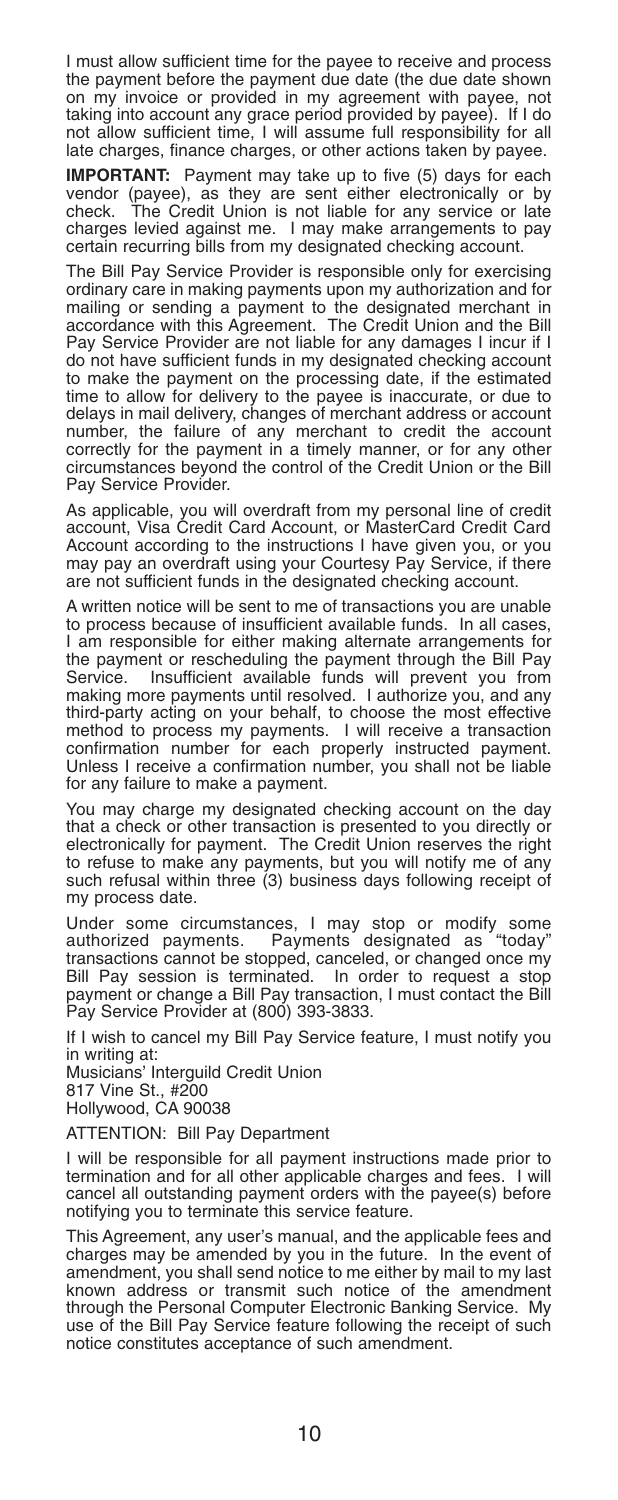## **ADDITIONAL DISCLOSURES APPLICABLE TO ATM ELECTRONIC FUNDS TRANSACTIONS**

If I requested that you issue me an ATM Card or a MasterMoney Debit Card to be used to transact business at any ATM displaying the STAR® or Plus® logos and belonging to the CO-OP Network® System of ATMs or MasterCard® logo or activated a VISA or MasterCard Credit Card to obtain advances at ATMs bearing the VISA or MasterCard logo, then the information below applies to me. Access to ATMs is through the use of an an ATM Card, MasterMoney Debit Card, VISA Credit Card, or MasterCard Credit Card and a Personal Identification Number (PIN) that you will provide me.

**TYPES OF AVAILABLE TRANSACTIONS AND LIMITS ON TRANSACTIONS.** Types of currently available transactions are listed below. Transaction types and services may be limited on "Shared Network" ATMs such as, for example, withdrawal limits. If a transaction or service type is not available, the attempted transaction will generally be refused as an "invalid transaction."

**ACCOUNT ACCESS.** The ATM services which you make available to me are:

- Deposits to my Share Account and Checking Account at ATMs displaying the CO-OP Network® logo;
- 2. Withdrawals from my Share Account and Checking Account at CO-OP Network®, STAR®, and Plus® ATMs;
- 3. Transfers from my Share Account to my Checking Account within the same account number at some shared network ATMs;
- 4. Loan payments made by cash, check, or by transfer of funds from my Share Account or Checking Account at some shared network ATMs;
- 5. Advances on my Visa Credit Card or MasterCard Credit Card up to my available Credit Limit using ATMs displaying the Visa® or MasterCard ® logos;
- 6. Balance inquiries at CO-OP Network®, STAR®, and Plus® ATMs;
- 7. The purchase of postage stamps at ATMs where available;
- 8. You may offer additional services in the future and, if so, I will be notified of them.

Unless otherwise noted, the above services are generally available at ATMs on the CO-OP Network®, STAR®, and Plus® Systems. Services, however, may be restricted on certain ATMs on the systems which are not owned by you. In such case, an attempted transaction may be refused by the Shared Network ATMs.

I understand and agree that you accept funds deposited at ATMs subject to our verification and collection, and receipts issued by an ATM are binding only after verification. Funds deposited by check may be unavailable for withdrawal until collected by you. The delay will depend on your policies as permitted by law, and I will refer to your Disclosure of Funds Availability Policy for details.

By using my ATM Card or MasterMoney Debit Card in conjunction with my PIN at an ATM, I authorize you to provide account balance information or to make withdrawals and transfers into or from my accounts with you, in accordance with the instructions given to the ATM. Furthermore, I authorize you to make advances on my line of credit account.

If I authorize you to issue an ATM Card or MasterMoney Debit Card (or any other access device) to any third party, or if I permit any person to use my Card, I understand that I, thereby, authorize that person to withdraw funds from any account (including my line of credit account) which can be accessed using the ATM Card or MasterMoney Debit Card.

**BALANCE INQUIRIES.** Balance information available through the ATM may not be accurate because the balance information may not reflect transactions that occurred within the past 72<br>hours For accurate balance information, contact the Credit For accurate balance information, contact the Credit Union at (323) 462-6447.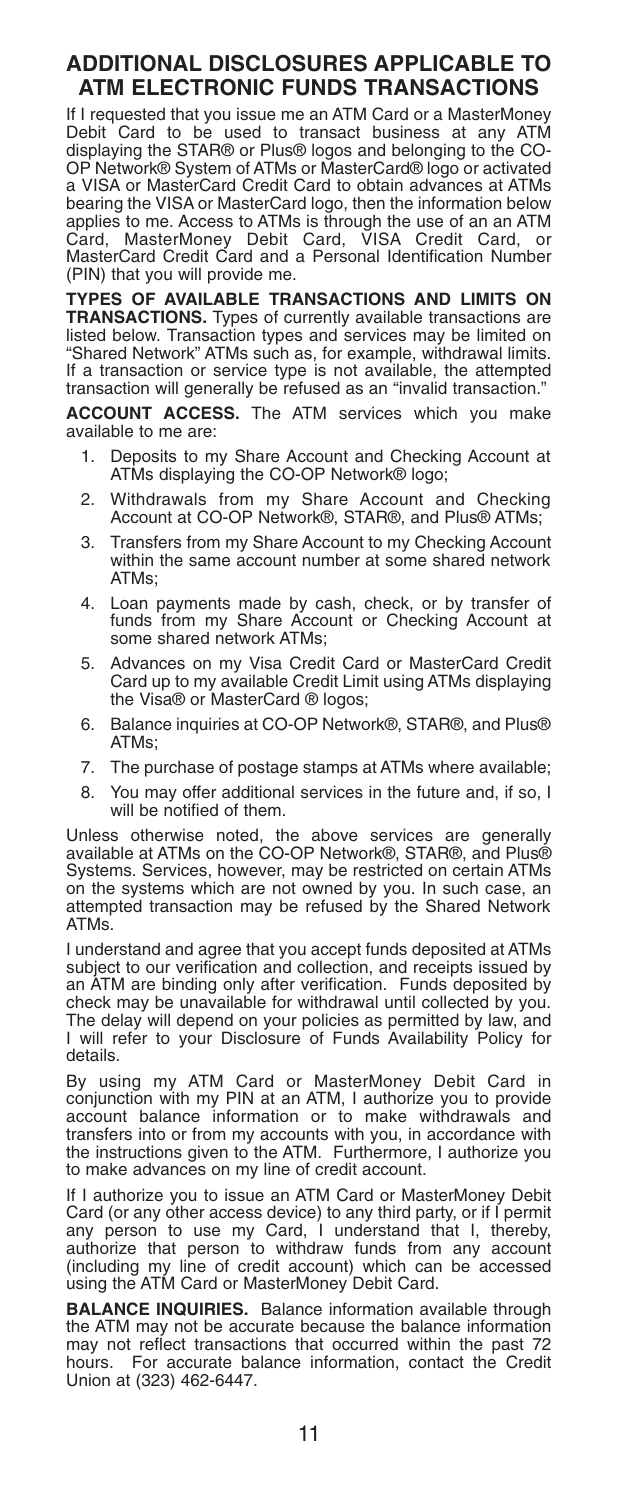**ATM FEES.** I understand that I will not be charged a fee by the ATM operator or the network if I use a CO-OP Network® ATM. When I use an ATM on the STAR® or Plus® network, I may be charged a fee by the ATM operator and/or any network used (and I may be charged a fee for a balance inquiry even if I do not complete a fund transfer).

**Overdraft to Line of Credit.** I understand that if I have an overdraft line of credit in conjunction with my checking account, then I may use that line of credit to fund any overdraft on my checking account, including overdrafts caused by ATM or POS terminal access. I understand that I may not otherwise use my ATM Card(s) or MasterMoney Debit Card to overdraw my savings account(s), checking account(s), or personal line of credit, if applicable. However, if I do overdraw, I authorize you to cover the overdraft as follows:

- (1) **Overdrawn Savings Account:** You may withdraw funds from my checking account(s) or make a cash advance from my personal line of credit account, if any, or make a withdrawal from other accounts on which I am a joint owner.
- (2) **Overdrawn Checking Account:** You may make a cash advance from my personal line of credit account, if any, or withdraw funds from my savings account(s) or make a withdrawal from other accounts on which I am a joint owner.
- (3) **Overdrawn Line of Credit:** You may withdraw funds from my savings account(s), money market account(s), or checking account(s), or other accounts on which I am a joint owner.

Overdrafts that cannot be honored are payable on demand and may result in termination of my account(s).

#### **LIMITATIONS ON FREQUENCY AND DOLLAR AMOUNT OF TRANSACTIONS.**

- Withdrawals from most ATMs are limited to a maximum of \$510.00 per day. Note, however, that withdrawal limitations may vary between networks and individual machines. In addition, you reserve the right to adjust my maximum per day cash disbursement levels, from time to time, in your sole discretion.
- 2. Minimum withdrawal amounts and increment amounts may vary depending on the system or machine I access. For example, the minimum withdrawal and increment amount at Shared Network machines is generally \$20.00.
- 3. For security reasons, in the event my ATM Card, MasterMoney Debit Card, Visa Credit Card, MasterCard Credit Card, or my PIN is lost or stolen, there may be restrictions on transactions I can make on the ATM System.

#### **MY ATM CARD OR MASTERMONEY DEBIT CARD.**

Both my ATM Card or MasterMoney Debit Card and my PIN will be used each time I use an ATM. The following conditions must be observed for both the privacy and protection of my Account and the system:

- 1. I MUST KEEP MY CARD IN A SAFE PLACE AND PERMIT NO UNAUTHORIZED PERSON TO USE IT;
- 2. I MUST NOT (A) TELL ANY UNAUTHORIZED PERSON MY PIN, (B) WRITE MY PIN ON MY CARD, (C) WRITE<br>MY PIN ON A SEPARATE PIECE OF PAPER AND KEEP<br>IT IN MY PURSE OR WALLET WITH MY CARD, OR (D)<br>OTHERWISE MAKE IT AVAILABLE (THROUGH THEFT, MY OWN NEGLIGENCE, OR OTHERWISE) TO ANYONE ELSE;
- 3. I MUST TELL YOU IMMEDIATELY OF ANY LOSS OR THEFT OF MY CARD AND/OR PIN.
- 4. IF I AUTHORIZE YOU TO ISSUE A CARD (OR ANY OTHER ACCESS DEVICE) TO ANYONE ELSE, I AUTHORIZE THAT INDIVIDUAL TO WITHDRAW FUNDS FROM ANY ACCOUNT WHICH CAN BE ACCESSED BY CARD, REGARDLESS OF WHETHER INDIVIDUAL IS AUTHORIZED TO WITHDRAW MONEY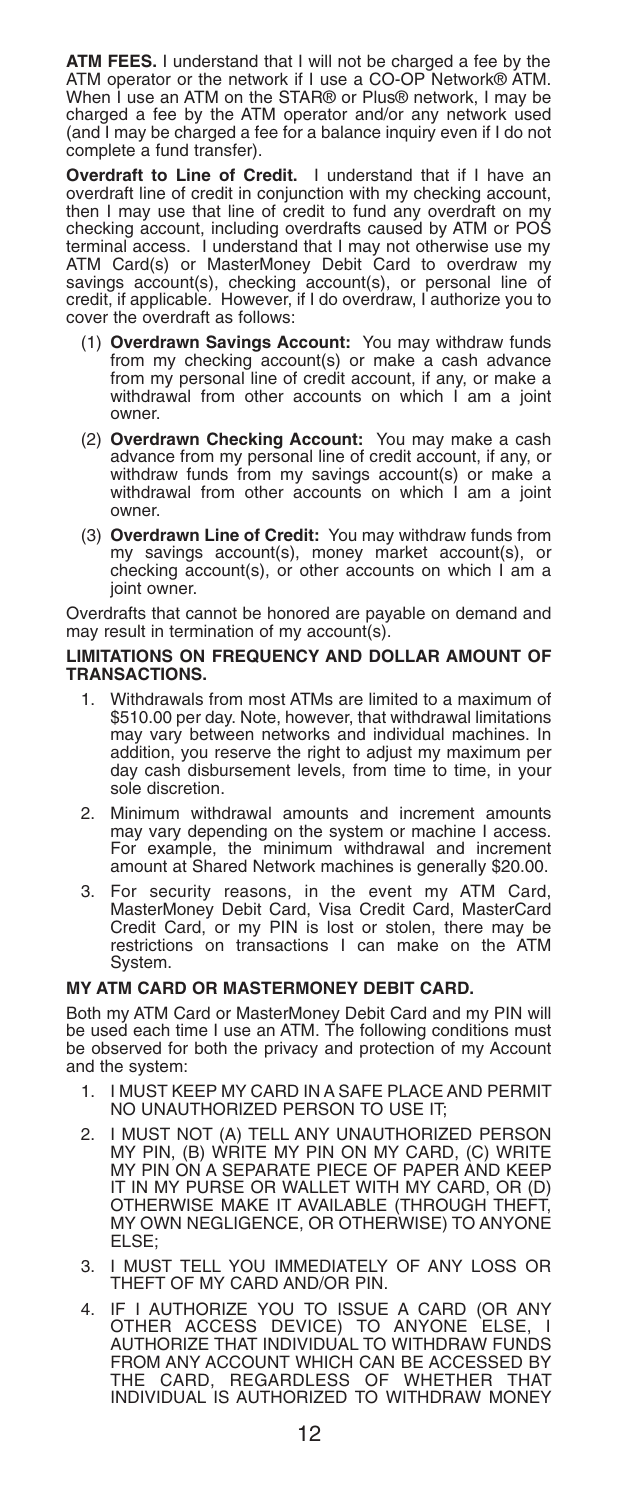FROM THE ACCOUNT BY ANY MEANS OTHER THAN BY USE OF THE CARD. IF I GIVE MY CARD OR PIN TO ANYONE, ANY WITHDRAWAL OR TRANSFER BY THAT PERSON WILL BE CONSIDERED TO BE AUTHORIZED BY ME.

**SAFETY AT THE ATM.** I understand that I should use caution at all times when using an ATM. Some precautions I can take are: avoid ATMs that are obstructed from view or unlit at night; observe the area for anything unusual or suspicious; when possible, bring a companion along, especially at night; lock my vehicle when I leave it; have my Card in my hand as I approach the machine; avoid reaching in my wallet or purse in front of the machine; avoid counting my cash at the machine; lock the doors, roll up all but the driver's window, and keep the engine running when using a drive-up machine. If I feel unsafe for any reason, I should leave the area immediately. If someone follows me after using the ATM, I should quickly go to a safe area that is well populated and well lit. I should report any incident to the police as soon as possible.

**PERSONAL IDENTIFICATION NUMBER.** I agree to memorize my PIN and will not write it on the Card(s). If I forget the number, I may contact you and you will issue a duplicate at the charge set forth in your current Schedule of Fees and Charges.

**OWNERSHIP OF THE ATM CARD AND THE MASTERMONEY DEBIT CARD.** The Card(s) remains your property and I agree to surrender the Card(s) to you upon demand. You may cancel, modify, or restrict the use of any Card (1) upon proper notice or (2) without notice if: (a) my account is overdrawn, (b) if you are aware that I have violated any term of this Disclosure and Agreement, whether or not you suffer a loss, or (c) where you deem it to be necessary or prudent to maintain or restore the security of my account(s) or the ATM or POS system. You also reserve the right to recall the Card(s) through retrieval by any of the ATMs.

**MAKING ELECTRONIC FUND TRANSACTIONS.** I agree to follow the instructions posted or otherwise given by you or any ATM Network or POS terminal concerning use of the machines.

## **ADDITIONAL DISCLOSURES APPLICABLE TO MY ATM AND MASTERMONEY DEBIT CARD WHEN USED FOR POINT OF SALE TRANSACTIONS**

**TYPES OF AVAILABLE TRANSACTIONS AND LIMITS ON TRANSACTIONS.** By use of my ATM or MasterMoney Debit Card at a point-of-sale terminal, I authorize you to make withdrawals from my Checking Account for cash advances and/or purchases.

**ACCOUNT ACCESS.** I may use my Card to withdraw cash from my Checking Account by way of a cash advance from merchants, financial institutions, or others who honor the Card(s) and/or pay for purchases from merchants, financial institutions, and others who honor the Card(s). However, you are not responsible for the refusal or inability of any ATM or POS terminal, merchant, or financial institution to honor the Card, to complete a transaction, or for their retention of the Card.

I understand that some participating merchants (such as hotels, car rental companies, restaurants or gas stations) may initiate electronic notices seeking validation of the Card and/or approval of the anticipated purchase amount. Such an anticipated purchase amount may exceed the amount of the actual purchase transaction. You may place a hold against the Checking Account for the anticipated amount. The hold may remain in effect from the time the notice is received by you up to the time the merchant draft or other item is presented. The the time the merchant draft or other item is presented. amount of the actual purchase transaction is then deducted from the Checking Account.

Use of the MasterMoney Debit Card, the Card number, the PIN, or any combination of the three for payments, purchases, or to obtain cash from merchants, financial institutions, ATMs, or others who honor the MasterMoney Debit Card is an order by me for the withdrawal of the amount of the transaction from my Account and is authorization to you to provide account balance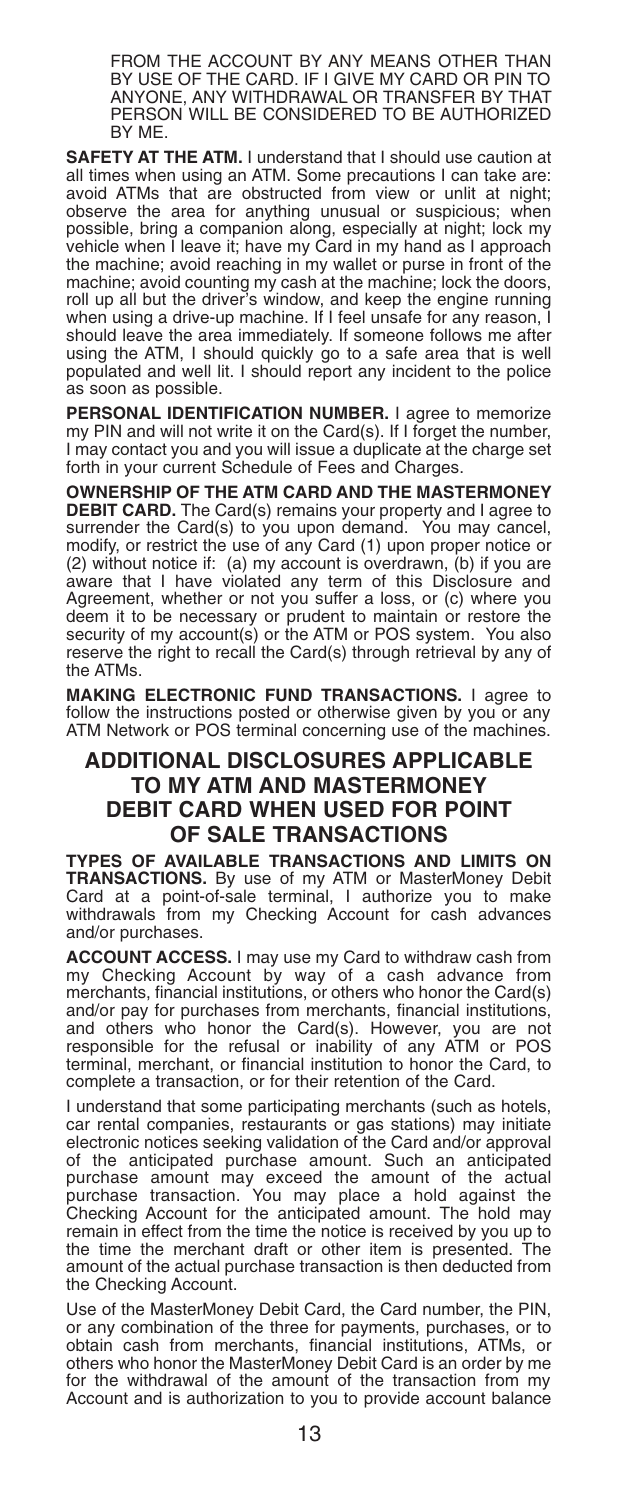information, make the requested transfer, or accept deposits to my account. Each transaction with the MasterMoney Debit Card will be charged to my Account on the date the transaction is posted to my Account.

I understand that my MasterMoney Debit Card is not a credit card, which means that I may not defer payment of MasterMoney Debit Card transactions.

When I use my MasterMoney Debit Card, I must follow the merchant's or the financial institution's rules and I may be asked to enter my PIN or sign a sales slip. Some merchants may impose a fee for MasterMoney Debit Card use, but you will not be responsible for that fee or if the merchant or financial institution refuses to accept my MasterMoney Debit Card or Card number.

I may not stop payment on a MasterMoney Debit Card transaction. Furthermore, in the event of a dispute, I may have to settle directly with the merchant, financial institution, or other person or entity that honored the Card. If the merchant misrepresents the quality, price, or warranty of the goods or services which I paid for with my MasterMoney Debit Card, I agree to indemnify you from and against any and all damages, costs, liabilities, and expenses (including attorneys' fees and expenses) which may result, directly or indirectly, from such misrepresentation. If I breach or do not fulfill the terms of this Disclosure and Agreement with you, I also agree to indemnify you from and against any and all damages, costs, liabilities, and expenses (including attorneys' fees and expenses) which may result, directly or indirectly, therefrom.

**LIMITATIONS ON FREQUENCY AND DOLLAR AMOUNTS OF TRANSACTIONS.** Point of sale transactions are limited to a maximum of \$750 per day. However, I may make cash advances and purchases only to the extent that I have available funds in my Checking Account, plus available funds in my designated overdraft sources.

For security reasons, there may be limits on the number of these transactions that may be authorized.

**RETURNS AND ADJUSTMENTS (MASTERMONEY DEBIT CARDS).** Merchants and others who honor the MasterMoney Debit Card may give credit for returns or adjustments, and they will do so by sending you a credit slip that you will post to my Checking Account.

**FOREIGN TRANSACTIONS (MASTERMONEY DEBIT CARDS).** Purchases, cash advances, and credits made in foreign currencies will be billed to my Account in U.S. dollars. The conversion to U.S. dollars will be made in accordance with the MasterCard operating regulations for international transactions. The exchange rate between the transaction currency and the billing currency used for processing international transactions is a rate selected by MasterCard from the range of rates available in wholesale currency markets for the applicable central processing date, which rate may vary from the rate MasterCard itself receives, or the government-mandated rate in effect for the applicable central processing date, plus one percent (1.00%). The conversion rate may be different than the rate on the day of the transaction or date of the posting of my Account. When a credit to my Account does not fully offset a charge to my Account due to changes in the rate, I am responsible for the difference.

## **ADDITIONAL DISCLOSURES APPLICABLE TO ELECTRONIC CHECK TRANSACTIONS**

If I have authorized a one-time transfer of funds from my Account via ACH where I have provided a paper check or check information to a merchant or other payee in person or by telephone to capture the routing, account, and serial numbers to electronically initiate the transfer (an "Electronic Check Transaction"), the following applies to me:

**TYPES OF AVAILABLE TRANSACTIONS.** I may authorize a merchant or other payee to make a one-time Electronic Check Transaction from my Checking Account using information from my check to (1) pay for purchases or (2) pay bills. I may also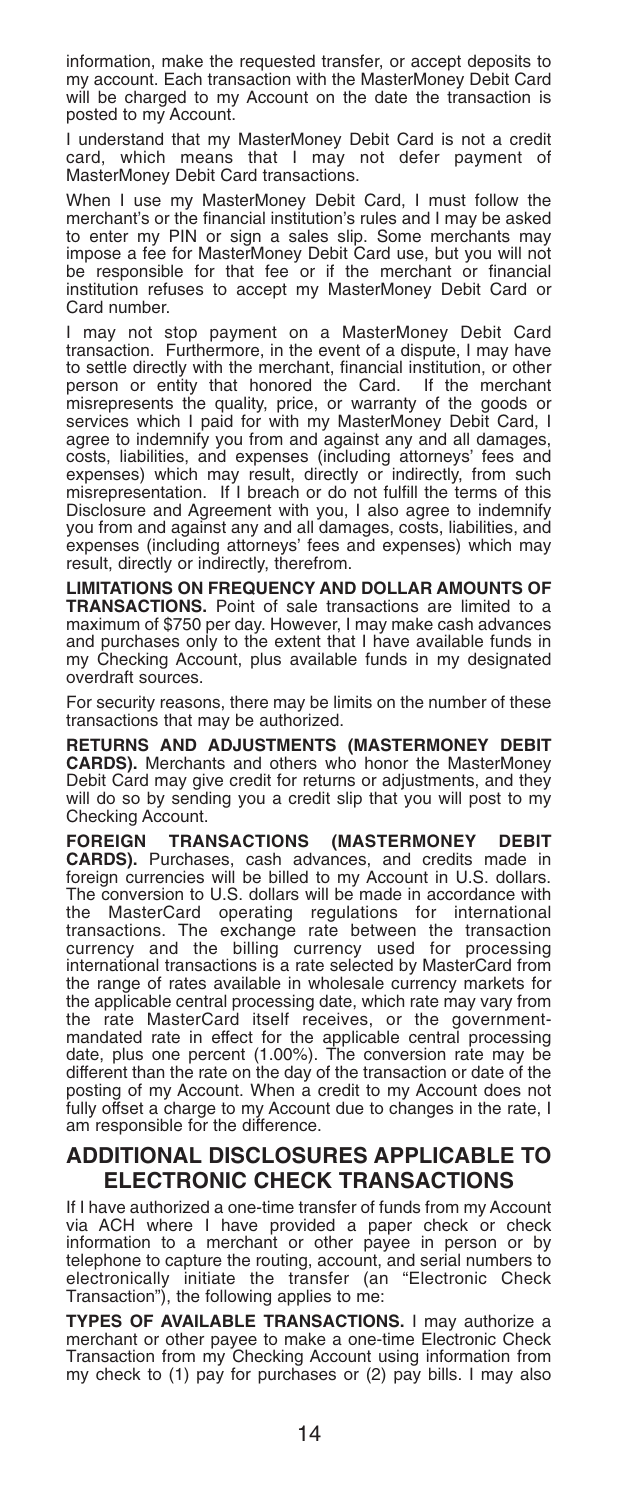authorize a merchant or other payee to debit my Checking Account for returned check fees or returned debit entry fees.

I may make such a payment via ACH where I have provided a paper check to enable the merchant or other payee to capture the routing, account, and serial numbers to initiate the transfer whether the check is blank, partially completed, or fully completed and signed; whether the check is presented at POS or is mailed to a merchant or other payee or lockbox and later converted to an EFT; whether the check is retained by the consumer, the merchant, other payee, or the payee's financial institution; or I have provided the merchant or payee with the routing, account, and serial numbers by telephone to make a payment or a purchase.

**ACCOUNT ACCESS.** Electronic Check Transactions may be made from my Checking Account only.

**LIMITATIONS ON DOLLAR AMOUNTS OF TRANSACTIONS.** I may make Electronic Check Transactions only to the extent that I have available clear funds in my Checking Accounts, plus available funds in my designated overdraft sources.

**Overdraft to Line of Credit.** I understand that if I have an overdraft line of credit account in conjunction with my checking account, then I may use that line of credit to fund any overdraft on my checking account, including overdrafts caused by any Electronic Check Transactions. I understand that I may not otherwise initiate an Electronic Check Transaction to overdraw my checking account or my line of credit, if applicable. However, if I do overdraw, I authorize you to cover the overdraft on my checking account by making a cash advance from my line of credit account, if any, or withdraw funds from my savings account(s) or money market account(s), or make a withdrawal from other accounts on which I am a joint owner. Overdrafts which cannot be honored are payable on demand and may result in termination of my account(s).

**REMOTELY-CREATED CHECKS.** If the Electronic Check Transaction involves a remotely-created check, you reserve the right to accept or reject the item for deposit into any of my Accounts. If I deposit a remotely-created check into any of my Accounts, I represent and warrant to you that I have instituted procedures to ensure that these drafts are authorized by the person on whose account the remotely-created check is drawn in the amount stated on the check and to the payee stated on the check. If a remotely-created check which I have deposited into my Account is returned by the drawee-payor bank for any reason, I agree that you may debit my Account for the amount of the item, plus any applicable fees. If the debit causes my Account to be overdrawn, I agree to pay the overdrawn amount on your demand. For purposes of this Agreement, the term "remotely-created check" means a check that is not created by the paying bank and that does not bear a signature applied, or purported to be applied, by the person on whose account the check is drawn.

## **ADDITIONAL DISCLOSURES APPLICABLE TO ATM ELECTRONIC FUNDS TRANSACTIONS, POINT OF SALE TRANSACTIONS, MONEY MAESTRO AUDIO RESPONSE SERVICE, PERSONAL COMPUTER ELECTRONIC BANKING, BILL PAY, AND ELECTRONIC CHECK TRANSACTIONS**

**RIGHT TO RECEIVE DOCUMENTATION OF TRANSACTIONS.**

- 1. Transaction Receipt. I will receive a receipt at the time I make any transfer to or from my Account using one of the ATMs or when I make a purchase using a POS terminal. I should retain this receipt to compare with my statement from you.
- 2. Periodic Statement. I will receive a monthly statement (unless there are no transfers in a particular month), for the account(s) which I have accessed using an Electronic Check Transaction, the ATMs, POS terminals, Money Maestro Audio Response Service, Bill Pay, or Personal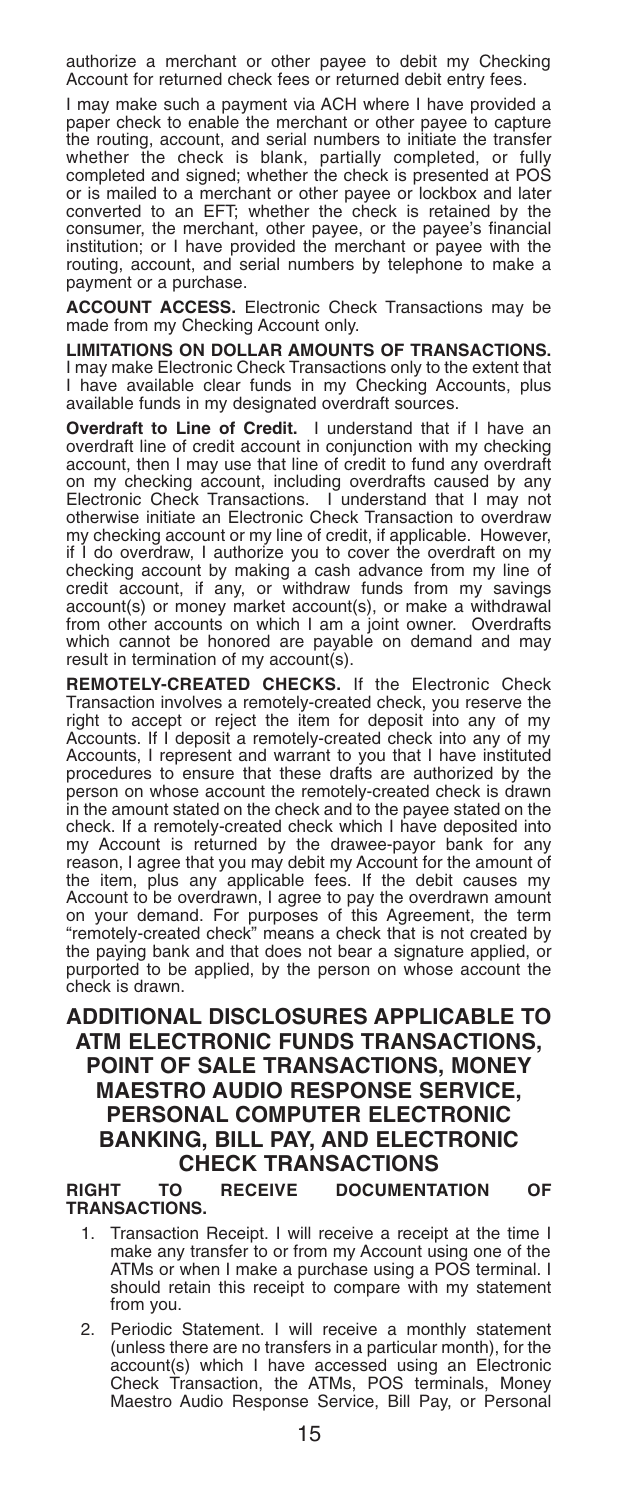Computer Electronic Banking, which will show the calendar date that I initiated the transfer, the type of transfer and the type of account(s) accessed by the transfer, and the amount of transfers occurring in that statement period. I will get a statement at least quarterly.

3. Bill Pay or Personal Computer Electronic Banking Transaction. I may print a record of any individual transaction conducted through the Service at any time after the transaction is completed. I may also subsequently contact you to request a paper receipt for any such transaction provided it is no more than three (3) months old. A fee may be charged for such paper copy, subject to your Schedule of Fees and Services Charges.

#### **MY LIABILITY FOR UNAUTHORIZED TRANSACTIONS AND ADVISABILITY OF PROMPT REPORTING.**

I must tell you AT ONCE if I believe my checks, ATM Card, MasterMoney Debit Card, Visa Credit Card, MasterCard Credit Card, Money Maestro Audio Response Service, or Personal Computer Electronic Banking PIN, ATM Card PIN, MasterMoney Debit Card PIN (collectively "check(s), Card(s) and/or PIN(s)") has been lost or stolen or if I believe that an electronic fund transfer has been made without my permission using information from my check. Telephoning is the best way of keeping my possible losses down. A written notification to you should follow my telephone call. I could lose all the money in my Account (plus my maximum overdraft line of credit). However, if I believe my check(s), Card(s) and/or PIN(s) has been lost or stolen, and I tell you within two (2) business days after I learn of the loss or theft, I can lose no more than \$50.00 if someone used my check(s) (in an Electronic Check Transaction), my Card(s), and/or PIN(s) without my permission.

If I do NOT tell you within two (2) business days after I learn of the loss or theft of my check(s), Card(s) and/or PIN(s) and you can prove you could have stopped someone from using my check(s), in an Electronic Check Transaction, and/or my Card(s) and/or PIN(s) without my permission if I had told you, I could lose as much as \$500.00.

Also, if my statement shows transfers that I did not make, including those made by Card, PIN, or other means, I must tell you at once. If I do NOT tell you within sixty (60) days after the statement was mailed to me, I may not get back any money I lost after the sixty (60) days if you can prove that you could have stopped someone from taking the money if I had told you in time.

If I can document a good reason (such as a long trip or hospital stay) kept me from telling you, you will extend the time period.

These limitations on liability do not apply to transactions that<br>take place using my MasterMoney Debit Card on the<br>MasterCard network system. In such cases, I understand that<br>MasterCard Operating Regulations provide for \$0 apply to ATM transactions using my PIN. These limitations also may not apply if you determine that I was grossly negligent or fraudulent in handling my Account or Card.

**TELEPHONE NUMBER AND ADDRESS TO BE NOTIFIED IN EVENT OF AN UNAUTHORIZED TRANSACTION.** If I believe my Card(s), PIN(s) or check(s) has been lost or stolen or that someone will or may use it to transfer money from my Account(s) without my permission, I must telephone you at: (323) 462-6477,<br>or after business hours for a MasterMoney Debit Card at (800)<br>754-4128, or write you at: Musicians' Interguild Credit Union,<br>P.O. Box 38610, Hollywood, CA 900

I should also call the number or write to the address listed above if I believe a transfer has been made using the information from my check without my permission.

**SECURITY.** If my PIN is entered three (3) times incorrectly, I understand that my Card may be deactivated for the next twentyfour hours.

**BUSINESS ACCOUNTS.** I understand that the Section entitled "My Liability for Unauthorized Transactions and Advisability of Prompt Reporting" in this Section of this Agreement as well as the Section entitled "In Case of Errors or Questions About My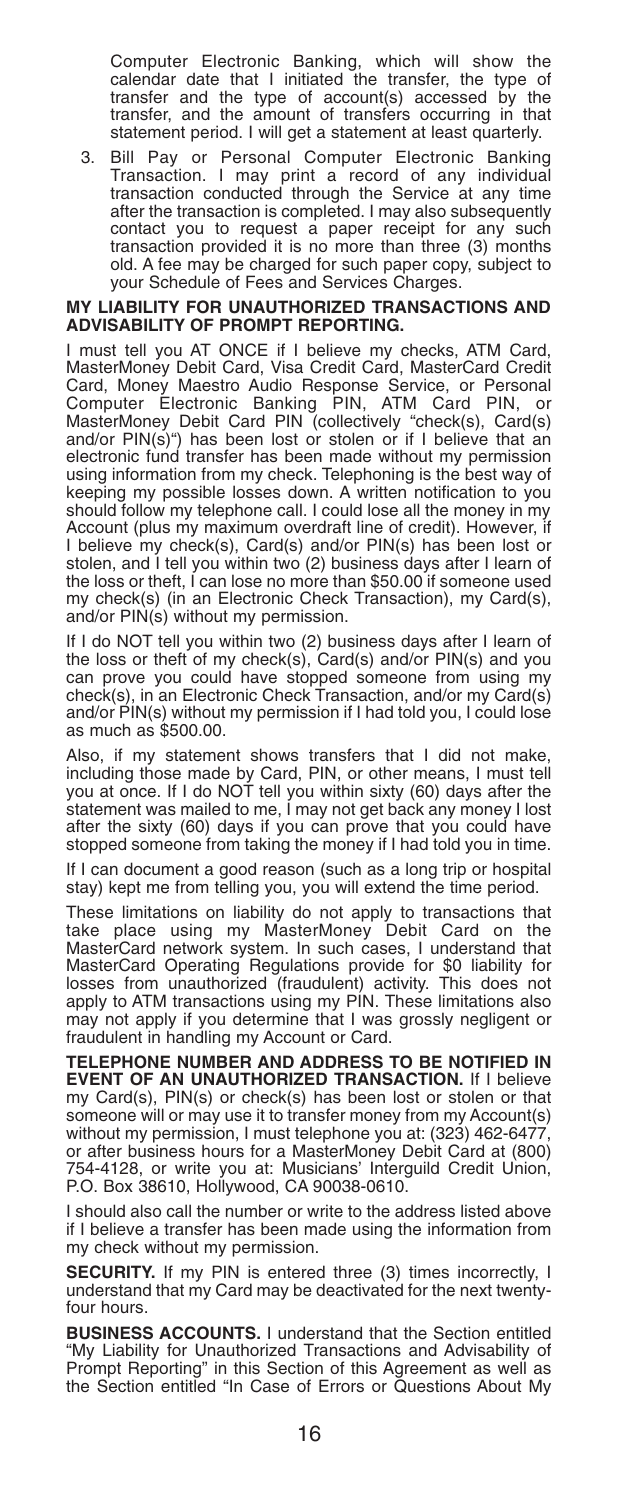Electronic Services Transactions" and the provisions related to error resolution and limitations on liability on the back of periodic statements, do not apply to business accounts or to accounts that are not used primarily for personal, family, or household purposes ("Business Accounts"). The following error resolution and limitations on liability apply to Business Accounts:

I agree to notify you immediately if I discover: (a) any error or discrepancy between my records and the information you provide to me about my Accounts or transactions (e.g., in a statement, confirmation, or electronic report); (b) unauthorized transactions involving any account; (c) a breach in the confidentiality of any PIN; or (d) other problems related to the Services. I must send you a written notice of any discrepancy or other problem, including a statement of the relevant facts, within fourteen (14) days from the date I first discover the problem or receive information reflecting the problem, whichever occurs first. If I notify you within fourteen (14) days from the date I first discover the problem or receive information reflecting the problem, whichever occurs first, I will not be responsible for the amount of the transaction. If I fail to notify you within fourteen (14) days, I agree that, in addition to any other limitations on your liability: (a) in the case of an erroneous funds transfer, I will be liable for all losses up to the amount thereof (as well as any loss of interest), that result from my failure to give you such notice or that might have been prevented by my giving you such notice; and (b) in the case of an unauthorized funds transfer, you will not be liable for any loss of interest that results from my failure to give you such notice or which might have been prevented by my giving you such notice.

IN NO EVENT WILL YOU BE LIABLE FOR ANY LOST REVENUE OR PROFIT, OR FOR SPECIAL, INDIRECT, CONSEQUENTIAL, INCIDENTAL, OR PUNITIVE DAMAGES, HOWEVER CAUSED, REGARDLESS OF THE THEORY OF<br>LIABILITY, ARISING OUT OF OR RELATED TO ANY<br>TRANSACTION GOVERNED BY THIS AGREEMENT, EVEN IF<br>YOU HAVE BEEN ADVISED OF THE POSSIBILITY OF SUCH DAMAGES.

**REGULATION "D" RESTRICTIONS ON ELECTRONIC FUNDS TRANSFERS.** Any combination of preauthorized, automatic or telephone withdrawals or transfers from Share Accounts are limited to no more than six (6) transfers in each calendar month.

However, I may make an unlimited number of withdrawals from or transfers among my own Share Accounts by mail, messenger, or in person at the Credit Union or at an ATM. I may also make an unlimited number of withdrawals from my Share Accounts through the Credit Union's Money Maestro Audio Response Service, Personal Computer Electronic Banking, or by telephone if I request that you send me a check. Transfers or withdrawals in excess of the above limitations will not be honored.

**VERIFICATION.** All transactions affected by use of the ATMs, POS terminals, Electronic Check Transaction, Money Maestro Audio Response Service, Personal Computer Electronic Banking, or other electronic transaction contemplated hereunder which would otherwise require my "wet" signature, or other authorization, shall be valid and effective as if "wet" signed by me when accomplished by use of an Electronic Check<br>Transaction, Card(s) and/or PIN(s) or as otherwise authorized<br>under this Agreement. Deposits at an ATM are subject to<br>verification by you and may only be credited or withd Transactions accomplished after the close of normal business each day shall be deemed to have occurred on your next business day. You are not responsible for delays in a deposit due to improper identification on the deposit envelope or improper keying of my transaction. Information accompanying a deposit should include my name, your name, my member number and where I want my deposit to go. If I make a deposit to my Checking Account with you, the Checking Account deposit slip should be included.

## **ACH AND WIRE TRANSFERS**

This Agreement and Disclosure is subject to Article 4A of the Uniform Commercial Code—Funds Transfers as adopted in the